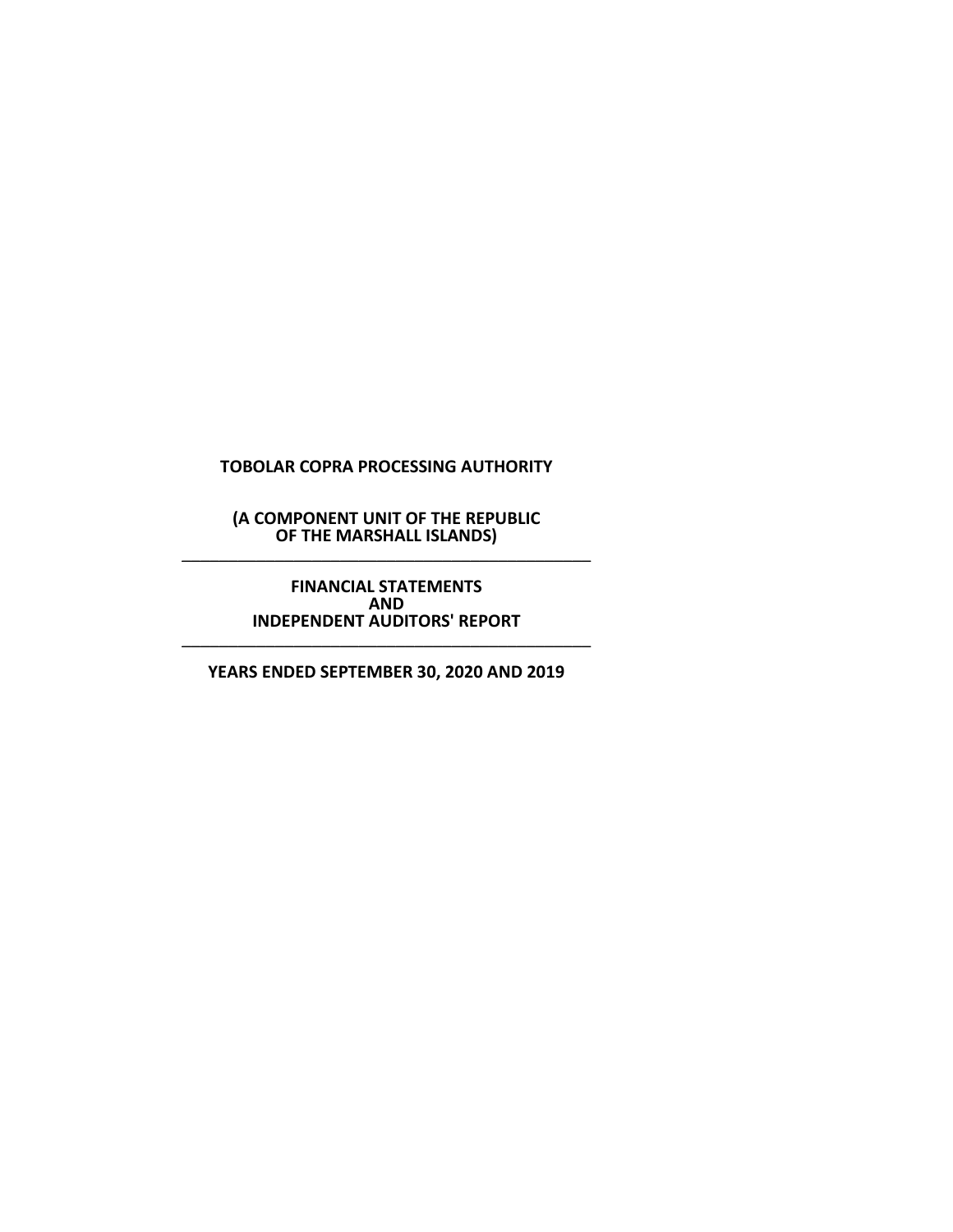# Years Ended September 30, 2020 and 2019 Table of Contents

|      |                                                                                                                                                                                                     | Page No. |
|------|-----------------------------------------------------------------------------------------------------------------------------------------------------------------------------------------------------|----------|
| I.   | <b>INDEPENDENT AUDITORS' REPORT</b>                                                                                                                                                                 | 1        |
| II.  | <b>MANAGEMENT'S DISCUSSION AND ANALYSIS</b>                                                                                                                                                         | 3        |
| III. | <b>FINANCIAL STATEMENTS</b>                                                                                                                                                                         |          |
|      | <b>Statements of Net Position</b>                                                                                                                                                                   | 7        |
|      | Statements of Revenues, Expenses and Changes in Net Position                                                                                                                                        | 8        |
|      | <b>Statements of Cash Flows</b>                                                                                                                                                                     | 9        |
|      | Notes to Financial Statements                                                                                                                                                                       | 10       |
| IV.  | INDEPENDENT AUDITORS' REPORT ON COMPLIANCE WITH<br><b>LAWS AND REGULATIONS</b>                                                                                                                      |          |
|      | Independent Auditors' Report on Internal Control Over Financial<br>Reporting and on Compliance and Other Matters Based on an Audit<br>Financial Statements Performed<br>in Accordance<br>οf<br>With |          |
|      | <b>Government Auditing Standards</b>                                                                                                                                                                | 22       |
|      | Schedule of Findings and Responses                                                                                                                                                                  | 24       |
|      | Unresolved Prior Year Findings                                                                                                                                                                      | 27       |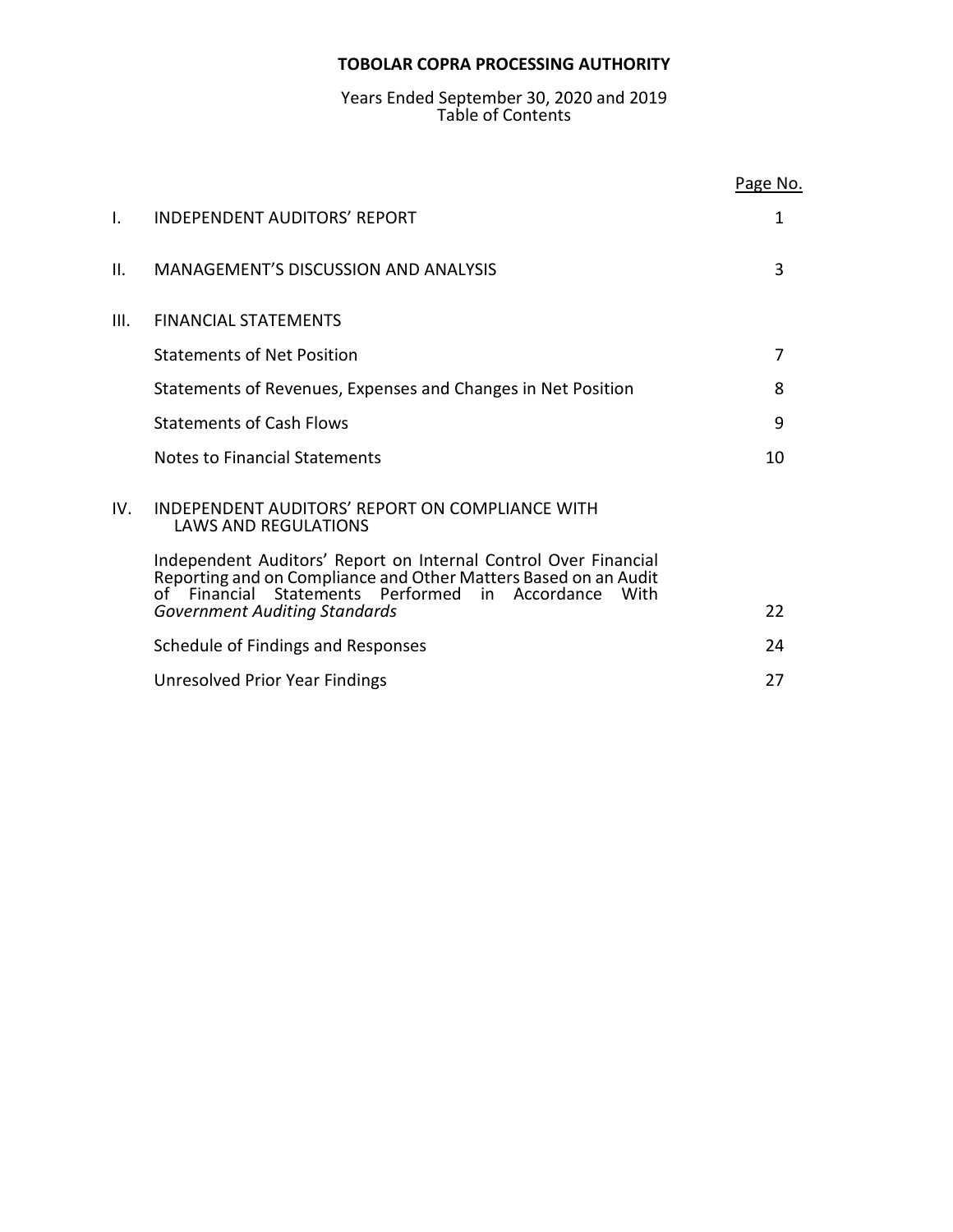

Deloitte & Touche LLP 361 South Marine Corps Drive Tamuning, GU 96913-3973 USA

Tel: +1 (671) 646-3884 Fax: +1 (671) 649-4265

www.deloitte.com

# **INDEPENDENT AUDITORS' REPORT**

Board of Directors Tobolar Copra Processing Authority:

# **Report on the Financial Statements**

We have audited the accompanying financial statements of Tobolar Copra Processing Authority (TCPA), a component unit of the Republic of the Marshall Islands, which comprise the statements of net position as of September 30, 2020 and 2019, and the related statements of revenues, expenses and changes in net position and of cash flows for the years then ended, and the related notes to the financial statements.

# *Management's Responsibility for the Financial Statements*

Management is responsible for the preparation and fair presentation of these financial statements in accordance with accounting principles generally accepted in the United States of America; this includes the design, implementation, and maintenance of internal control relevant to the preparation and fair presentation of financial statements that are free from material misstatement, whether due to fraud or error.

#### *Auditors' Responsibility*

Our responsibility is to express an opinion on these financial statements based on our audits. We conducted our audits in accordance with auditing standards generally accepted in the United States of America and the standards applicable to financial audits contained in *Government Auditing Standards,* issued by the Comptroller General of the United States. Those standards require that we plan and perform the audit to obtain reasonable assurance about whether the financial statements are free from material misstatement.

An audit involves performing procedures to obtain audit evidence about the amounts and disclosures in the financial statements. The procedures selected depend on the auditor's judgment, including the assessment of the risks of material misstatement of the financial statements, whether due to fraud or error. In making those risk assessments, the auditor considers internal control relevant to the entity's preparation and fair presentation of the financial statements in order to design audit procedures that are appropriate in the circumstances, but not for the purpose of expressing an opinion on the effectiveness of the entity's internal control. Accordingly, we express no such opinion. An audit also includes evaluating the appropriateness of accounting policies used and the reasonableness of significant accounting estimates made by management, as well as evaluating the overall presentation of the financial statements.

We believe that the audit evidence we have obtained is sufficient and appropriate to provide a basis for our audit opinion.

#### *Opinion*

In our opinion, the financial statements referred to above present fairly, in all material respects, the financial position of TCPA as of September 30, 2020 and 2019, and the results of its operations and its cash flows for the years then ended in accordance with accounting principles generally accepted in the United States of America.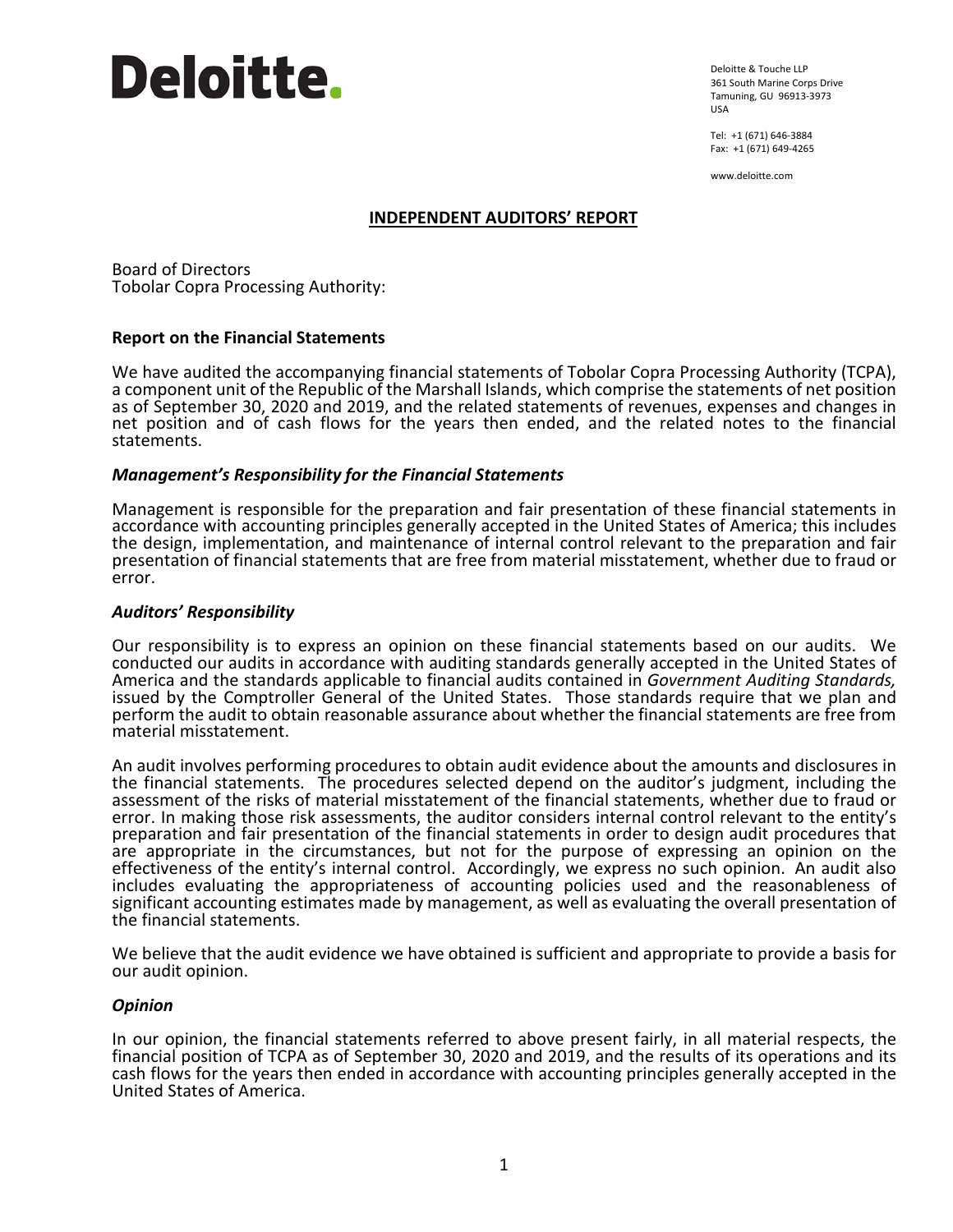# Deloitte.

# *Emphasis of Matters*

# *Going Concern*

The accompanying financial statements have been prepared assuming that TCPA will continue as a going concern. As discussed in Note 11 to the financial statements, TCPA's recurring losses from operations raise substantial doubt about its ability to continue as a going concern. Management's plans concerning these matters are also discussed in Note 11 to the financial statements. The financial statements do not include any adjustments that might result from the outcome of this uncertainty.

# *COVID-19*

As discussed in Note 12 to the financial statements, TCPA has determined that the COVID-19 pandemic may negatively impact its business, results of operations and net position. TCPA is unable to reasonably estimate its ultimate financial impact.

Our opinion is not modified with respect to these matters.

# *Other Matters*

# *Required Supplementary Information*

Accounting principles generally accepted in the United States of America require that the management's discussion and analysis on pages 3 to 6 be presented to supplement the financial statements. Such information, although not a part of the financial statements, is required by the Governmental Accounting Standards Board who considers it to be an essential part of financial reporting for placing the financial statements in an appropriate operational, economic, or historical context. We have applied certain limited procedures to the required supplementary information in accordance with auditing standards generally accepted in the United States of America, which consisted of inquiries of management about the methods of preparing the information and comparing the information for consistency with management's responses to our inquiries, the financial statements, and other knowledge we obtained during our audit of the financial statements. We do not express an opinion or provide any assurance on the information because the limited procedures do not provide us with sufficient evidence to express an opinion or provide any assurance.

# **Other Reporting Required by** *Government Auditing Standards*

In accordance with *Government Auditing Standards*, we have also issued our report dated November 23, 2021, on our consideration of TCPA's internal control over financial reporting and on our tests of its compliance with certain provisions of laws, regulations, contracts, and grant agreements and other matters. The purpose of that report is solely to describe the scope of our testing of internal control over financial reporting and compliance and the results of that testing, and not to provide an opinion on the effectiveness of TCPA's internal control over financial reporting or on compliance. That report is an integral part of an audit performed in accordance with *Government Auditing Standards* in considering TCPA's internal control over financial reporting and compliance.

November 23, 2021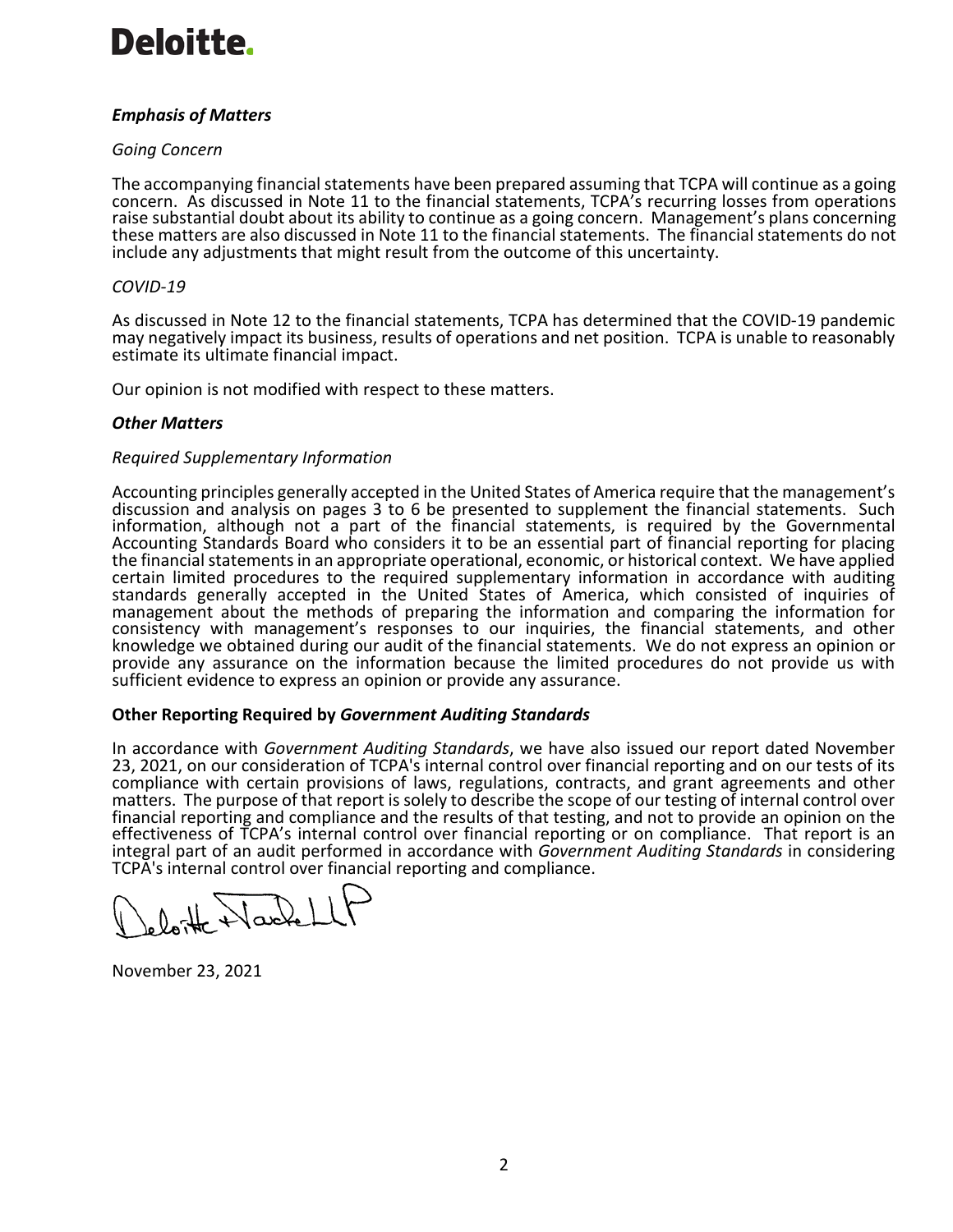Management's Discussion and Analysis September 30, 2020 and 2019

This section of the Tobolar Copra Processing Authority (TCPA) annual financial report presents our discussion and analysis of TCPA's financial performance during the fiscal year ended September 30, 2020. Please read it in conjunction with the financial statements which follow this section.

#### **FINANCIAL HIGHLIGHTS**

TCPA's net position increased by \$776,902 or 58% from \$1,329,604 in 2019 to \$2,106,506 in 2020 due to favorable price of CNO on the world market.

Operating loss for 2020 decreased by \$646,794 or 9% from \$7,553,665 in 2019 to \$6,906,871 in 2020. This decrease was due to an increase in operating revenues of \$311,083 or 13% from \$2,431,978 in 2019 to \$2,743,061 in 2020 together with a decrease in operating expenses of \$335,711 or 3% from \$9,985,643 in 2019 to \$9,649,932 in 2020. The increase in 2020 operating revenues was due primarily to favorable prices of CNO on the world market. The decrease in operating expenses for 2020 was primarily due to a decrease in COGS as a result of a reduction in copra purchases from growers from 7,584MT in 2019 to 7,504MT in 2020.

Net non-operating revenues decreased by \$1,215,470 or 14% from \$8,899,243 in 2019 to \$7,683,773 in<br>2020. The decrease is the result of a reduction in copra subsidies received from RepMar in 2020 of  $28,326,938$  compared to  $58,967,551$  in 2019 together with the recognition of a  $5588,070$  bad debt expense associated with a receivable due from Marshall Islands Shipping Corporation that remains uncollected.

# **FINANCIAL ANALYSIS**

The Statement of Net Position and the Statement of Revenues, Expenses and Changes in Net Position provide an indication of TCPA's financial condition. TCPA's net position reflects the difference between assets and liabilities. An increase in net position over time typically indicates an improvement in financial condition. A summary of TCPA's Statements of Net Position at September 30, 2020 compared with 2019 and 2018 is presented below:

#### **Summary Statements of Net Position** As of September 30

|                                            |                 |                 | \$            | %          |                 |
|--------------------------------------------|-----------------|-----------------|---------------|------------|-----------------|
|                                            |                 |                 | Change        | Change     |                 |
|                                            | 2020            | 2019            | 2020-2019     | 2020-2019  | 2018            |
| Assets:                                    |                 |                 |               |            |                 |
| Current and other assets                   | \$<br>2,711,290 | \$<br>2,304,301 | \$<br>406,989 | 17.7%      | \$<br>1,345,401 |
| Capital assets                             | 723,657         | 680,823         | 42,834        | 6.3%       | 958,090         |
| Total assets                               | 3,434,947       | 2,985,124       | 449,823       | 15.1%      | 2,303,491       |
| Liabilities:                               |                 |                 |               |            |                 |
| Current and other liabilities              | 841,576         | 887,154         | (45, 578)     | (5.1)%     | 1,390,501       |
| Long-term debt                             | 486,865         | 768,366         | (281,501)     | $(36.6)\%$ | 928,964         |
| <b>Total liabilities</b>                   | 1,328,441       | 1,655,520       | (327,079)     | $(19.8)\%$ | 2,319,465       |
| Net position:<br>Net investment in capital |                 |                 |               |            |                 |
| assets                                     | 989,060         | 991,500         | (2, 440)      | (0.2)%     | 1,189,209       |
| Restricted                                 |                 |                 |               |            | 25,169          |
| Unrestricted                               | 1,117,446       | 338,104         | 779,342       | 230.5%     | (1,230,352)     |
| Total net position                         | \$<br>2,106,506 | \$<br>1,329,604 | \$<br>776,902 | 58.4%      | \$<br>(15, 974) |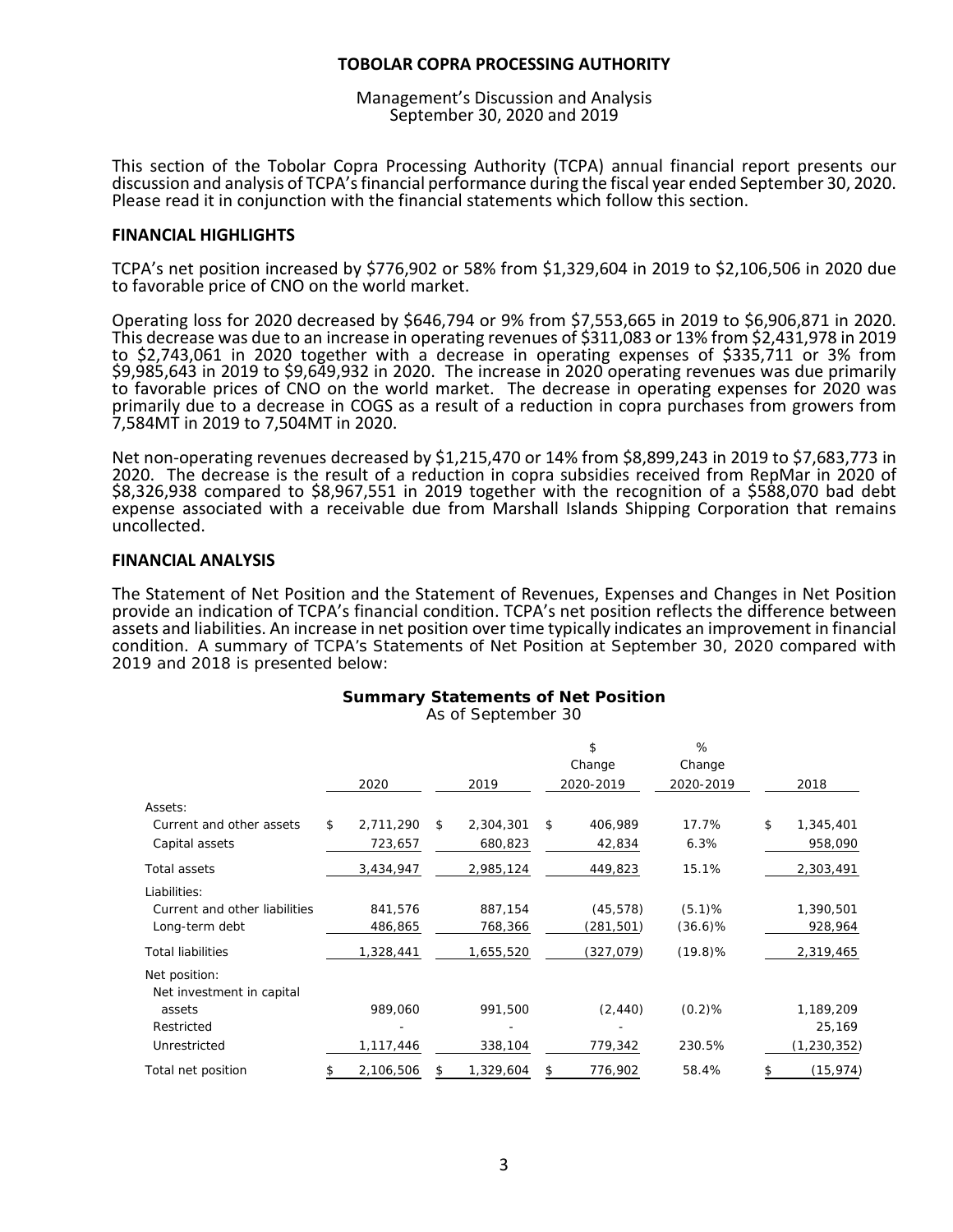Management's Discussion and Analysis September 30, 2020 and 2019

As indicated above, total assets increased by \$449,823 or 15% from \$2,985,124 in 2019 to \$3,434,947 in 2020. Current and other assets increased by \$406,989 or 18% from \$2,304,301 in 2019 to \$2,711,290 in 2020. This increase is attributable primarily to an increase of \$326,866 in inventory on hand at the end of 2020. In addition, capital assets increased by \$42,834 or 6% from \$680,823 in 2019 to \$723,657 in 2020, which is primarily due to acquisition of trucks for Copra Stevedoring and GM's service truck.

Total liabilities decreased by \$327,079 or 20% from \$1,655,520 in 2019 to \$1,328,441 in 2020. Among the major contributors to the decrease is the repayment of long-term debt from BOMI.

A summary of TCPA's Statements of Revenues, Expenses and Changes in Net Position for the year ended September 30, 2020 compared with 2019 and 2018 is presented below:

#### **Summary Statements of Revenues, Expenses and Changes in Net Position** Years Ended September 30

|                        |                 |                 | \$                  | %                   |                 |
|------------------------|-----------------|-----------------|---------------------|---------------------|-----------------|
|                        | 2020            | 2019            | Change<br>2020-2019 | Change<br>2020-2019 | 2018            |
| Operating:             |                 |                 |                     |                     |                 |
| Operating revenues     | \$<br>2,743,061 | \$<br>2,431,978 | \$<br>311,083       | 12.8%               | \$<br>3,113,273 |
| Operating expenses     | 9,649,932       | 9,985,643       | (335,711)           | (3.4)%              | 8,510,227       |
| Operating loss         | (6,906,871)     | (7,553,665)     | 646,794             | $(8.6)$ %           | (5,396,954)     |
| Nonoperating:          |                 |                 |                     |                     |                 |
| Nonoperating revenues  | 8,326,938       | 8,967,551       | (640, 613)          | (7.1)%              | 4,474,387       |
| Nonoperating expenses  | 643,165         | 68,308          | 574,857             | 841.6%              | 88,037          |
|                        | 7,683,773       | 8,899,243       | (1, 215, 470)       | $(13.7)\%$          | 4,386,350       |
| Change in net position | 776,902         | 1,345,578       | (568,676)           | $(42.3)\%$          | (1,010,604)     |

The Statement of Revenues, Expenses, and Changes in Net Position identifies the various revenue and expense items that affect net position. As indicated above, TCPA's operating losses decreased by \$646,794 or 9% from \$7,553,665 in 2019 to \$6,908,871 in 2020. This decrease was due to an increase in copra sales by \$311,083 or 13% from \$2,431,978 in 2019 to \$2,743,061 in 2020 which was a direct result of the continuous increase in the CNO price on the world market. TCPA's operating losses are financed<br>annually by copra subsidies received from RepMar. RepMar copra subsidies decreased by \$640,613 or  $7%$  from \$8,967,551 in 2019 to \$8,326,938 in 2020. The graph below shows the major components of operating revenues for 2020 compared to 2019 and 2018:

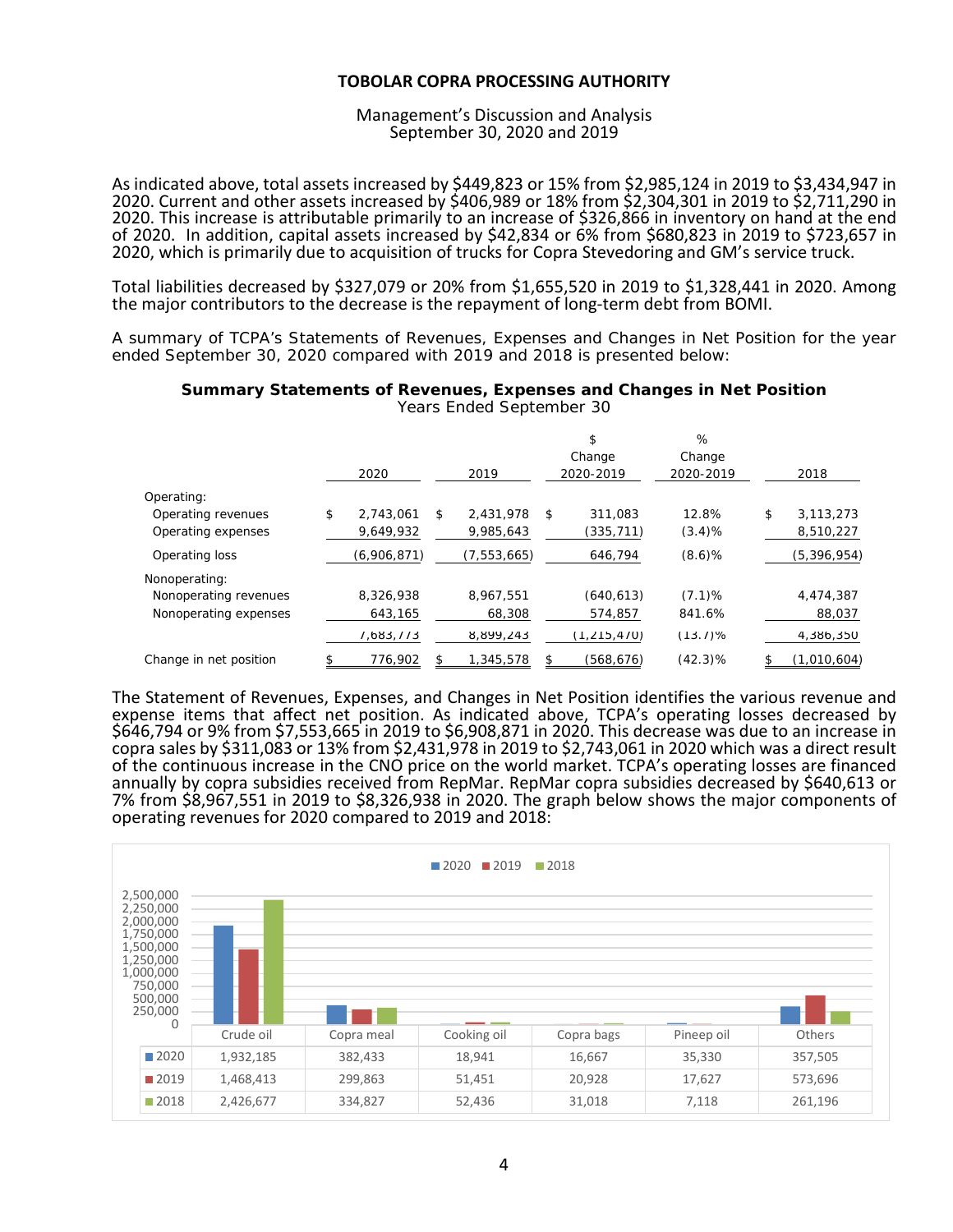Management's Discussion and Analysis September 30, 2020 and 2019

On the expense side, operating expenses decreased by \$335,711 or 3% from \$9,985,643 in 2019 to \$9,649,932 in 2020. The decrease is due to the reduction in COGS as a result of a reduction in copra purchases from growers of 80MT from 7,584MT in 2019 to 7,504MT in 2020. The graph below shows the major components of operating expenses for 2020 as compared to 2019 and 2018.



Management's Discussion and Analysis for the year ended September 30, 2019 is set forth in the Authority's report on the audit of financial statements, which is dated August 19,2020. That discussion and analysis explains the major factors impacting the 2019 financial statements and can be obtained from the Authority's General Manager via the contact information below.

# **CAPITAL ASSETS AND DEBT**

Net capital assets increased by \$42,834 or 6% from \$680,823 in 2019 to \$723,657 in 2020. The increase is due primarily to the acquisition of 2 trucks to expedite copra offloading, the transporting of copra from dock to copra warehouse, and service truck for the new General Manager.

A summary of TCPA's capital assets at September 30, 2020 compared with 2019 and 2018 is presented below:

|                                | 2020            |    | 2019        | \$<br>Change<br>2020-2019 | %<br>Change<br>2020-2019 | 2018            |
|--------------------------------|-----------------|----|-------------|---------------------------|--------------------------|-----------------|
| Building and leasehold         | \$<br>2,554,084 | S. | 2,554,084   | \$                        | 0.0%                     | \$<br>2,554,084 |
| Equipment                      | 3,224,370       |    | 3,080,712   | 143.658                   | 4.7%                     | 3,411,301       |
| <b>Furnitures and fixtures</b> | 102,586         |    | 100,986     | 1,600                     | 1.6%                     | 100,986         |
|                                | 5,881,040       |    | 5,735,782   | 145,258                   | 2.5%                     | 6,066,371       |
| Accumulated depreciation       | (5, 166, 457)   |    | (5,054,959) | (111,498)                 | 2.2%                     | (5,108,281)     |
|                                | 714,583         |    | 680,823     | 33,760                    | 5.0%                     | 958,090         |
| Construction work in progress  | 9,074           |    | ٠           | 9,074                     |                          |                 |
|                                | 723,657         |    | 680,823     | 42,834                    | 6.3%                     | 958.090         |

Please refer to note 4 of the accompanying financial statements for additional information regarding TCPA's capital assets.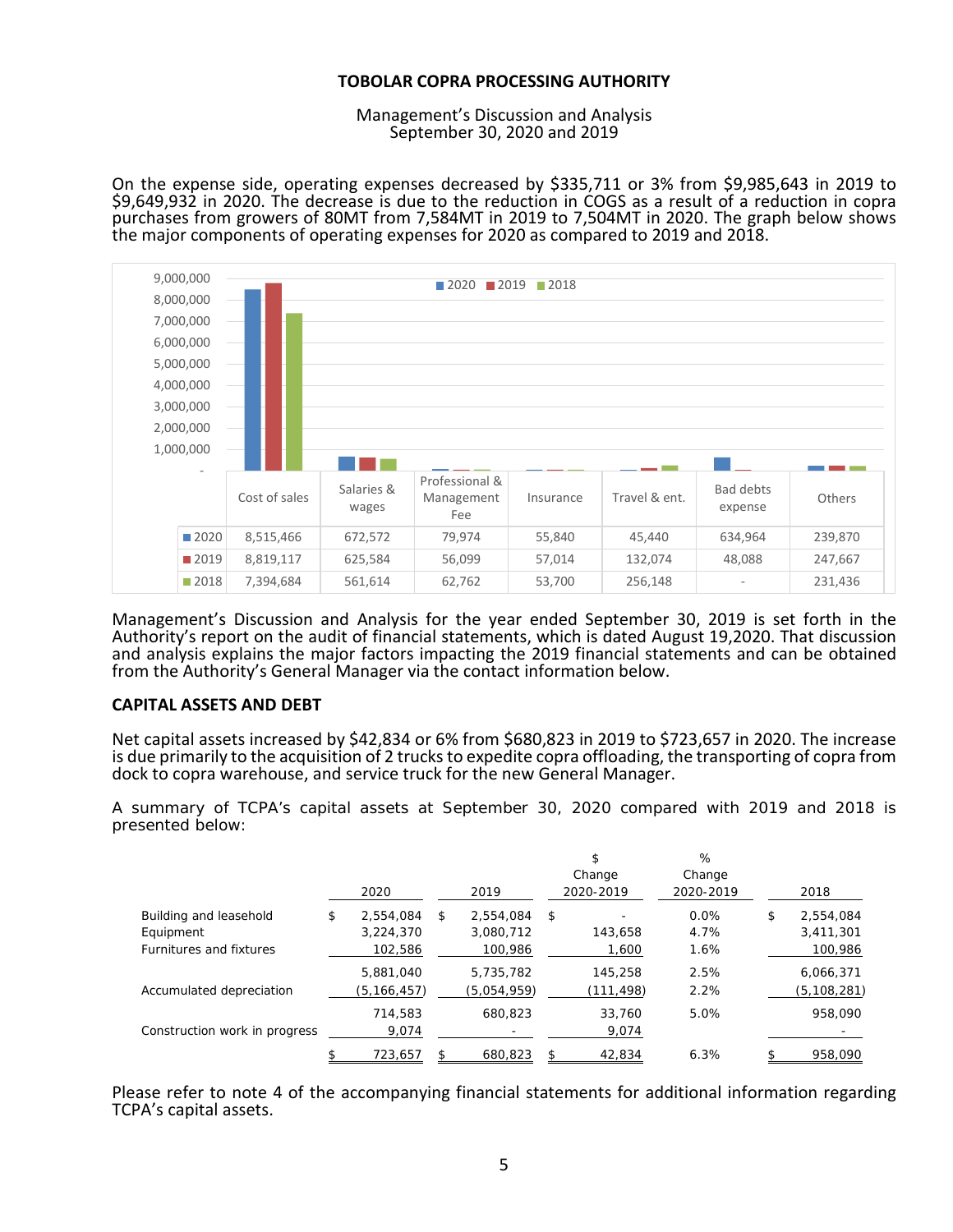Management's Discussion and Analysis September 30, 2020 and 2019

A summary of TCPA's debt (short-term and long-term) at September 30, 2020 compared with 2019 and 2018 is presented below:

|             |                                |         | \$               | %          |               |
|-------------|--------------------------------|---------|------------------|------------|---------------|
|             |                                |         | Change           | Change     |               |
|             | 2020                           | 2019    | 2020-2019        | 2020-2019  | 2018          |
| Short-term: |                                |         |                  |            |               |
| MIDB loan   | \$<br>$\overline{\phantom{a}}$ | \$<br>٠ | \$<br>۰          |            | \$<br>700,000 |
| Long-term:  |                                |         |                  |            |               |
| Bank loan   | 486,865                        | 768,366 | (281, 501)       | $(36.6)\%$ | 928,964       |
|             | \$<br>486,865                  | 768,366 | \$<br>(281, 501) | $(36.6)$ % | 1,628,964     |

In 2016, TCPA obtained a \$1,430,000 term loan from a bank for the purpose of refinancing a \$1,700,000 bank credit line originally obtained for the purpose of funding the purchase of raw copra from growers. This loan matures in 2022. In 2018, TCPA obtained a \$700,000 loan from the Marshall Islands Development Bank (MIDB) for the purpose of funding the purchase of raw copra from growers. This loan was pain in full in 2019.

Please refer to note 5 of the accompanying financial statements for additional information regarding TCPA's debt.

# **ECONOMIC FACTOR'S AND NEXT YEAR'S RATES**

The following factors were considered in preparing TCPA's budget for fiscal year 2021.

- 1. Expected to dominate the domestic market from the diversified product like VCO, soap, cooking oil, beauty oil, drinking water and farming to cover up the unforeseen consistency of the CNO price in the world market.
- 2. Additional revenue will be expected from outer island consigned merchandise and Rear cart projects.
- 3. An increase in production is expected for the value-added products and activated carbon to restore in operation by our refinery new projects.
- 4. REPMAR will maintain the \$8,000,000 copra subsidy to help stabilize the price of copra.<br>5. A contingency plan is being set that if the crude oil price drops to \$500 M/T, copra price needs to be
- reduced by about \$0.45. We expect that the government subsidy will help offset whatever loss anticipated for the said decrease in price.

Effective November 20, 2020, the purchase price of copra was increased by the RepMar Cabinet from 50 cents to 60 cents per pound.

The Marshall Islands is currently not being directly impacted by the current COVID-19 pandemic being experienced elsewhere worldwide. On October 28, 2020, one confirmed case was identified in the Marshall Islands that was subsequently isolated and contained. On November 17, 2020, an additional three cases were identified and which were isolated and contained. No community transmission has been identified and, as such, TCPA have been able to continue operations as usual subject to the continued support from RepMar. In the event that community transmission occurs, we expect TCPA to feel the impact of such through potential shutdown of TCPA's operations and continued reliance on RepMar for operational subsidies.

#### **ADDITIONAL FINANCIAL INFORMATION**

This discussion and analysis is designed to provide the Authority's customers and other interested parties with an overview of the Authority's financial operations and financial condition. Should the reader have questions regarding the information included in this report or wish to request additional information, please contact the Tobolar Copra Processing Authority General Manager at P.O. Box G, Majuro MH 96960.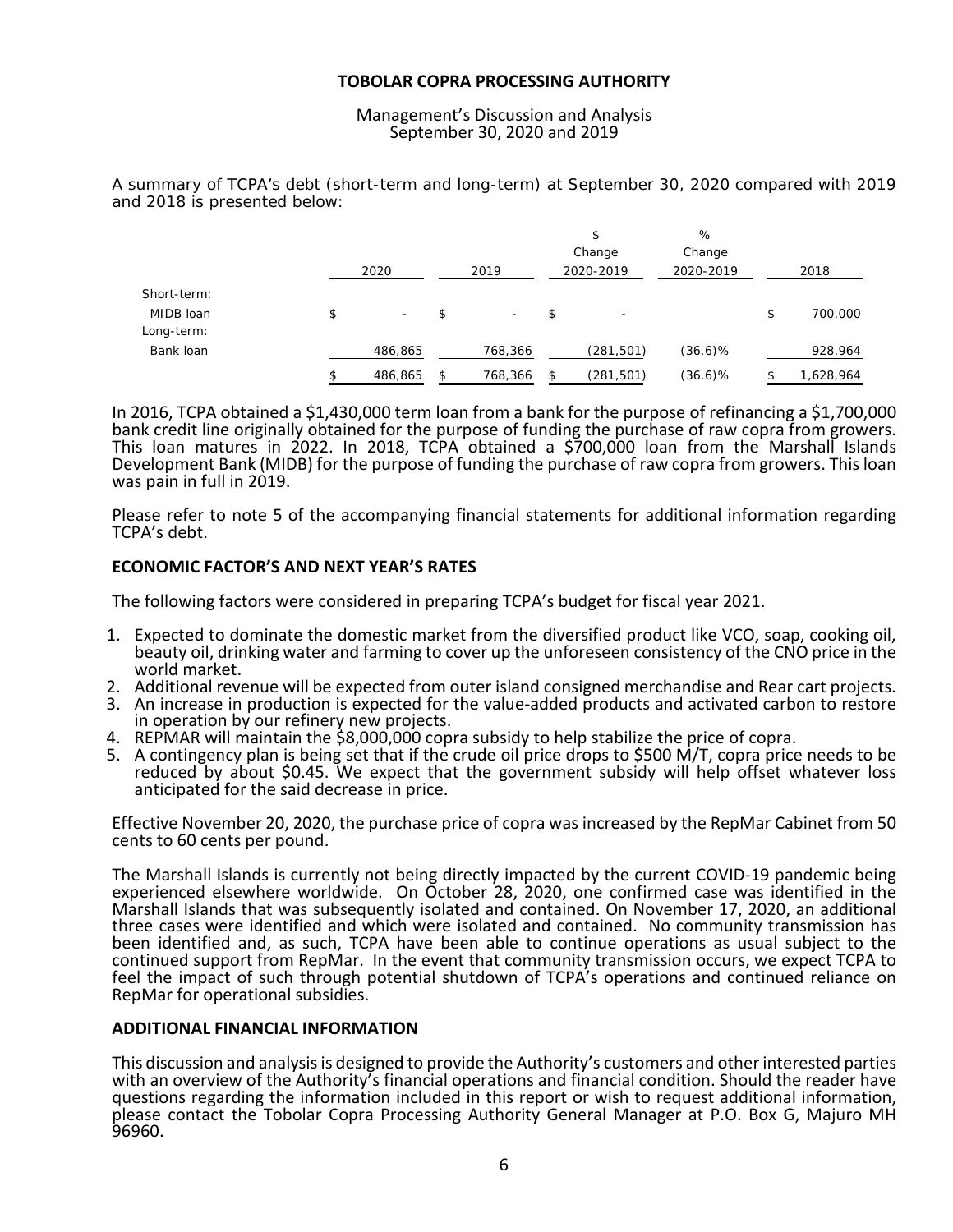# Statements of Net Position September 30, 2020 and 2019

|                                                                                                                                                      |    | 2020                                              | 2019                                               |
|------------------------------------------------------------------------------------------------------------------------------------------------------|----|---------------------------------------------------|----------------------------------------------------|
| <b>ASSETS</b>                                                                                                                                        |    |                                                   |                                                    |
| Current assets:<br>Cash and cash equivalents                                                                                                         | Ş  | 269,158 \$                                        | 228,165                                            |
| Time certificates of deposit                                                                                                                         |    | 125,867                                           | 122,202                                            |
| Receivables:<br>Trade<br><b>Affiliates</b><br>Employees<br>Advances to suppliers and copra buyers                                                    |    | 525,045<br>733,080<br>34,763<br>560,473           | 460,169<br>598,428<br>38,234<br>35,132             |
| Allowance for doubtful accounts                                                                                                                      |    | 1,853,361<br>(1,003,052)                          | 1,131,963<br>(368,088)                             |
|                                                                                                                                                      |    | 850,309                                           | 763,875                                            |
| Inventories<br>Prepayment and deposits                                                                                                               |    | 1,188,464<br>12,089                               | 861,598<br>17,784                                  |
| Total current assets                                                                                                                                 |    | 2,445,887                                         | 1,993,624                                          |
| Noncurrent assets:<br>Deposits for capital asset acquisitions<br>Nondepreciable capital assets<br>Capital assets, net of accumulated depreciation    |    | 265,403<br>9,074<br>714,583                       | 310,677<br>680,823                                 |
| <b>Total noncurrent assets</b>                                                                                                                       |    | 989,060                                           | 991,500                                            |
|                                                                                                                                                      | \$ | 3,434,947 \$                                      | 2,985,124                                          |
| LIABILITIES AND NET POSITION                                                                                                                         |    |                                                   |                                                    |
| Liabilities:<br>Current portion of long-term debt<br>Accounts payable<br>Payable to affiliates<br>Advance from customer<br>Other accrued liabilities | \$ | 286,849 \$<br>329,045<br>463,030<br>400<br>49,101 | 278,780<br>260,859<br>353,477<br>197,918<br>74,900 |
| <b>Total current liabilities</b>                                                                                                                     |    | 1,128,425                                         | 1,165,934                                          |
| Long-term debt, net of current portion                                                                                                               |    | 200,016                                           | 489,586                                            |
| <b>Total liabilities</b>                                                                                                                             |    | 1,328,441                                         | 1,655,520                                          |
| Commitments and contingencies                                                                                                                        |    |                                                   |                                                    |
| Net position:<br>Net investment in capital assets<br>Unrestricted                                                                                    |    | 989,060<br>1,117,446                              | 991,500<br>338,104                                 |
| Total net position                                                                                                                                   |    | 2,106,506                                         | 1,329,604                                          |
|                                                                                                                                                      | \$ | 3,434,947 \$                                      | 2,985,124                                          |

See accompanying notes to financial statements.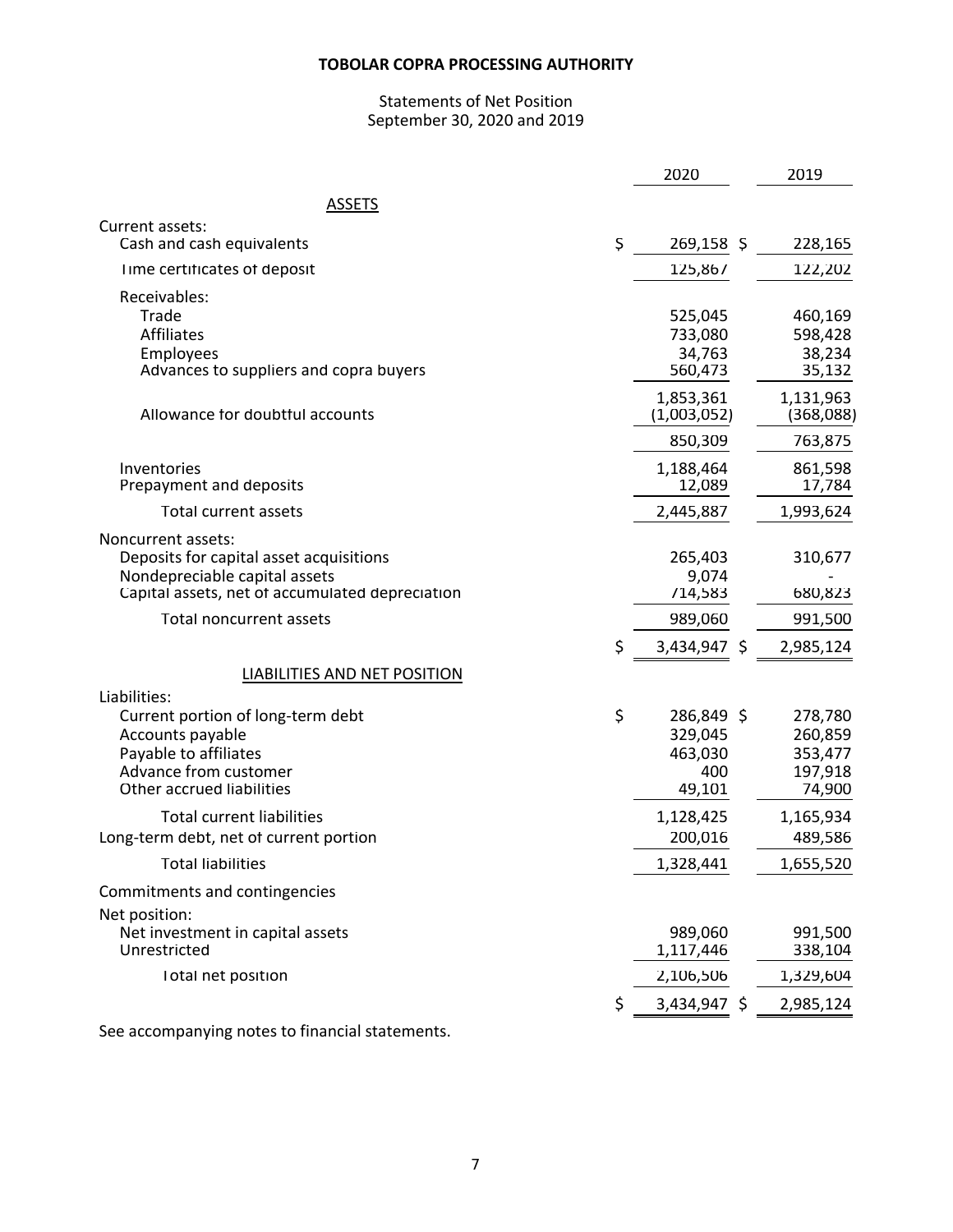### Statements of Revenues, Expenses, and Changes in Net Position Years Ended September 30, 2020 and 2019

|                                                                                                                                                                                                                                                                                                                                                                                                        | 2020                                                                                                                                                              | 2019                                                                                                                                                                |
|--------------------------------------------------------------------------------------------------------------------------------------------------------------------------------------------------------------------------------------------------------------------------------------------------------------------------------------------------------------------------------------------------------|-------------------------------------------------------------------------------------------------------------------------------------------------------------------|---------------------------------------------------------------------------------------------------------------------------------------------------------------------|
| Sales<br>Provision for doubtful accounts                                                                                                                                                                                                                                                                                                                                                               | \$<br>2,743,061 \$<br>(46, 894)                                                                                                                                   | 2,431,978<br>(48,088)                                                                                                                                               |
| Net sales                                                                                                                                                                                                                                                                                                                                                                                              | 2,696,167                                                                                                                                                         | 2,383,890                                                                                                                                                           |
| Less cost of copra products manufactured and sold                                                                                                                                                                                                                                                                                                                                                      | (8, 515, 466)                                                                                                                                                     | (8,819,117)                                                                                                                                                         |
| <b>Gross loss</b>                                                                                                                                                                                                                                                                                                                                                                                      | (5,819,299)                                                                                                                                                       | (6,435,227)                                                                                                                                                         |
| General and administrative expenses:<br>Salaries and wages<br>Professional and management fees<br>Insurance<br>Automobile expense<br>Membership dues<br>Travel and entertainment<br>Office supplies<br>Meals and refreshments<br>Rent expense<br>Communications<br><b>Taxes and licenses</b><br><b>Bank charges</b><br>Advertising<br>Repairs and maintenance<br>Donations<br>Freight<br>Miscellaneous | 672,572<br>79,974<br>55,840<br>44,396<br>40,362<br>39,316<br>32,511<br>28,361<br>21,607<br>19,985<br>13,457<br>10,562<br>10,057<br>9,953<br>1,519<br>509<br>6,591 | 625,584<br>56,099<br>57,014<br>28,540<br>43,619<br>132,074<br>29,068<br>30,811<br>16,398<br>24,867<br>25,460<br>8,267<br>7,516<br>8,048<br>1,091<br>6,349<br>17,633 |
| Total general and administrative expenses                                                                                                                                                                                                                                                                                                                                                              | 1,087,572                                                                                                                                                         | 1,118,438                                                                                                                                                           |
| <b>Operating loss</b>                                                                                                                                                                                                                                                                                                                                                                                  | (6,906,871)                                                                                                                                                       | (7, 553, 665)                                                                                                                                                       |
| Nonoperating revenues (expenses):<br>Copra subsidies from RepMar<br>Bad debts expense<br>Loss on disposal of capital assets<br>Interest expense                                                                                                                                                                                                                                                        | 8,326,938<br>(588,070)<br>(6, 124)<br>(48, 971)                                                                                                                   | 8,967,551<br>(68, 308)                                                                                                                                              |
| Total nonoperating revenues (expenses), net                                                                                                                                                                                                                                                                                                                                                            | 7,683,773                                                                                                                                                         | 8,899,243                                                                                                                                                           |
| Change in net position<br>Net position at beginning of year                                                                                                                                                                                                                                                                                                                                            | 776,902<br>1,329,604                                                                                                                                              | 1,345,578<br>(15, 974)                                                                                                                                              |
| Net position at end of year                                                                                                                                                                                                                                                                                                                                                                            | \$<br>$2,106,506$ \$                                                                                                                                              | 1,329,604                                                                                                                                                           |
| See accompanying notes to financial statements.                                                                                                                                                                                                                                                                                                                                                        |                                                                                                                                                                   |                                                                                                                                                                     |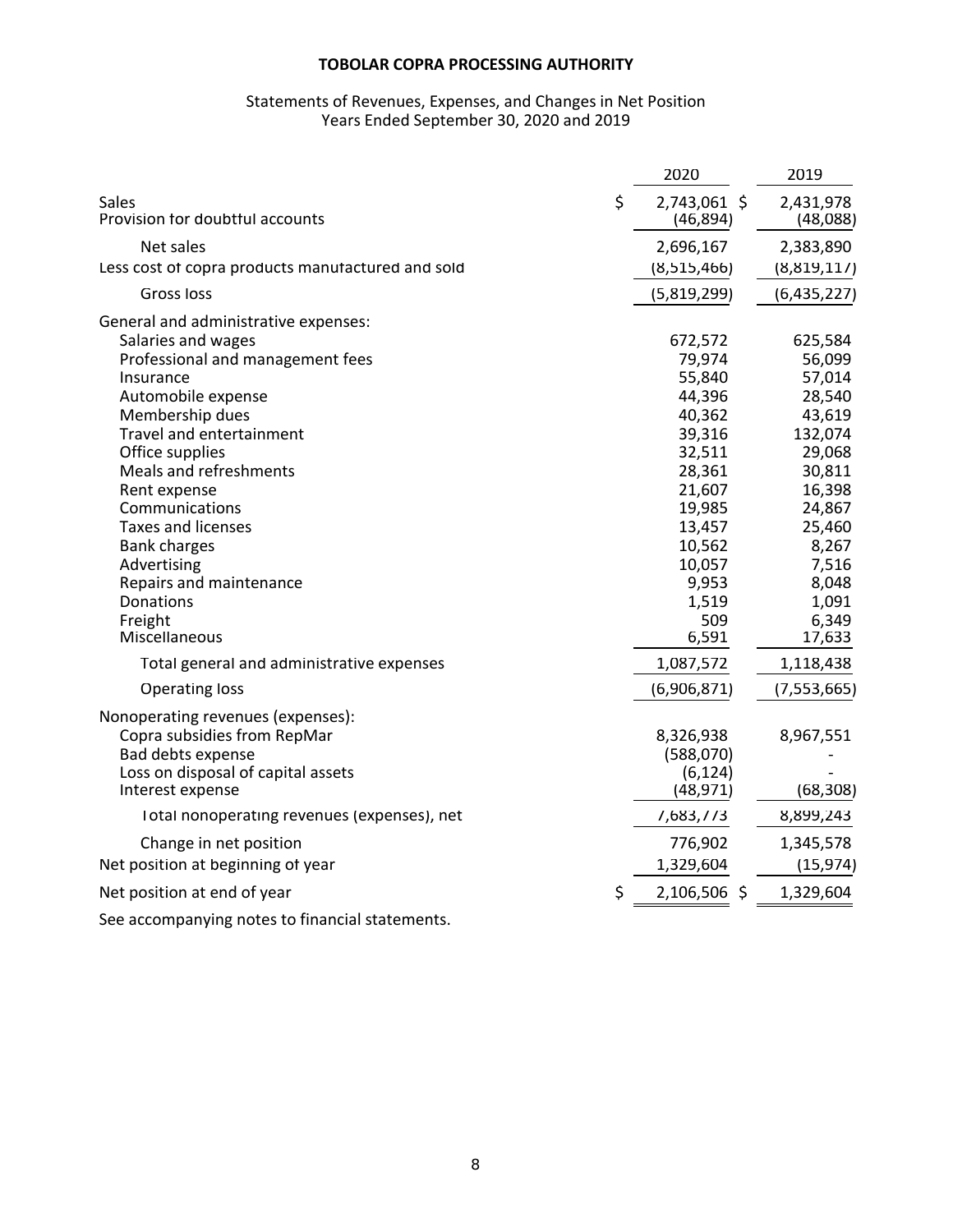# Statements of Cash Flows Years Ended September 30, 2020 and 2019

|                                                                                                                                                                                               | 2020                                                                  | 2019                                                              |
|-----------------------------------------------------------------------------------------------------------------------------------------------------------------------------------------------|-----------------------------------------------------------------------|-------------------------------------------------------------------|
| Cash flows from operating activities:<br>Cash received from customers<br>Cash payments to suppliers for goods and services<br>Cash payments to employees for services                         | \$<br>2,355,610 \$<br>(9,016,358)<br>(1, 153, 600)                    | 2,496,873<br>(9, 168, 925)<br>(1, 103, 864)                       |
| Net cash used for operating activities                                                                                                                                                        | (7, 814, 348)                                                         | (7, 775, 916)                                                     |
| Cash flows from noncapital financing activities:<br>Copra subsidies received from RepMar<br>Principal repayment of long-term debt<br>Interest paid on long-term debt                          | 8,326,938<br>(281, 501)<br>(56, 543)                                  | 8,267,551<br>(160, 598)<br>(72, 441)                              |
| Net cash provided by noncapital financing activities                                                                                                                                          | 7,988,894                                                             | 8,034,512                                                         |
| Cash flows from capital and related financing activities:<br>Acquisition of capital assets                                                                                                    | (133, 553)                                                            | (81, 857)                                                         |
| Net change in cash and cash equivalents<br>Cash and cash equivalents at beginning of year                                                                                                     | 40,993<br>228,165                                                     | 176,739<br>51,426                                                 |
| Cash and cash equivalents at end of year                                                                                                                                                      | \$<br>269,158\$                                                       | 228,165                                                           |
| Reconciliation of operating loss to net cash used for operating activities:<br><b>Operating loss</b><br>Adjustments to reconcile operating loss to net cash used for<br>operating activities: | \$<br>$(6,906,871)$ \$                                                | (7,553,665)                                                       |
| Depreciation<br>Provision for doubtful accounts<br>(Increase) decrease in assets:<br>Receivables:                                                                                             | 123,745<br>46,894                                                     | 148,621<br>48,088                                                 |
| Trade<br>Affiliates<br>Employees<br>Advances to suppliers and copra buyers<br>Inventories<br>Prepayment and deposits<br>Increase (decrease) in liabilities:                                   | (64, 876)<br>(134, 652)<br>9,595<br>(525, 341)<br>(326, 866)<br>5,695 | (158, 044)<br>80,981<br>403<br>(16, 503)<br>(513, 180)<br>(9,834) |
| Accounts payable<br>Advances from customer<br>Payable to affiliates<br>Other accrued liabilities                                                                                              | 68,186<br>(197, 518)<br>109,553<br>(21,892)                           | 8,488<br>141,555<br>52,867<br>(5,693)                             |
| Net cash used for operating activities                                                                                                                                                        | \$<br>$(7,814,348)$ \$                                                | (7, 775, 916)                                                     |
| Noncash investing, capital, and financing activities:<br>Repayment of short-term borrowings<br>Copra subsidies from RepMar                                                                    | \$                                                                    | \$<br>(700,000)<br>700,000                                        |
|                                                                                                                                                                                               | \$                                                                    | \$                                                                |
| Prepaid drydocking<br>Capital assets<br>Accumulated depreciation<br>Receivables from affiliates                                                                                               | \$                                                                    | \$<br>457,125<br>332,888<br>(201, 943)<br>(588,070)               |
|                                                                                                                                                                                               | \$                                                                    | \$                                                                |
|                                                                                                                                                                                               |                                                                       |                                                                   |

See accompanying notes to financial statements.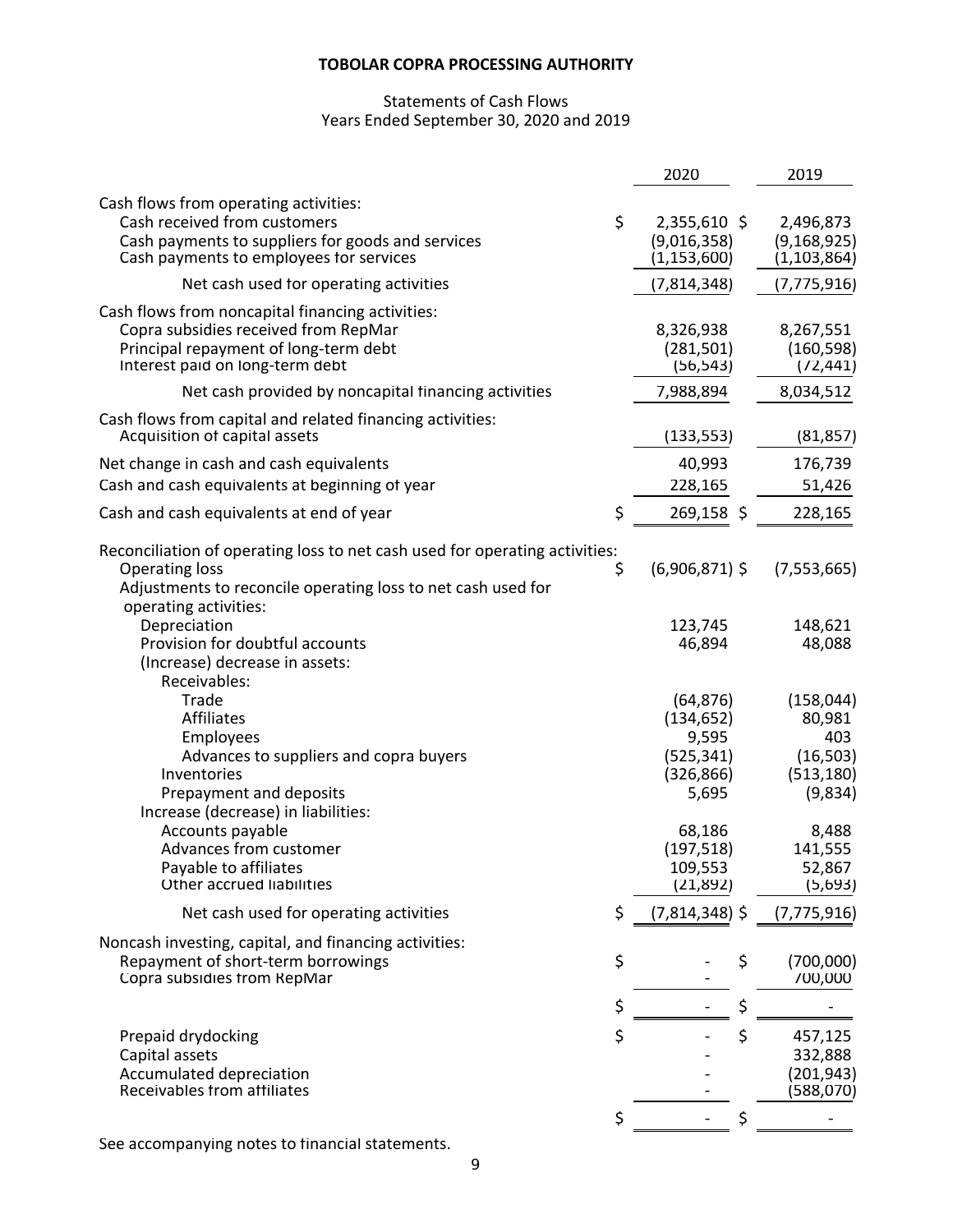Notes to Financial Statements September 30, 2020 and 2019

# (1) Organization

Tobolar Copra Processing Authority (TCPA), formerly the Tobolar Copra Processing Plant, Inc., was granted a corporate charter on August 13, 1977, under the laws of the Trust Territory of the Pacific Islands, as subsequently adopted by the Republic of the Marshall Islands (RepMar). TCPA was established for the primary purpose of engaging in the production and processing of copra products on Majuro Atoll. TCPA is funded, in part, through operational appropriations from the Nitijela (the RepMar Legislature). TCPA's principal lines of business are copra oil, copra cake, soap, and refined oil products. The principal market for the copra oil and copra cake are companies and farmers located in Australia, Vietnam and the United States. Sales are based on the world market price at the time of sale for the respective products. Soap and refined oil products are sold primarily to customers in the Marshall Islands. Raw copra is purchased at a price set by the RepMar Cabinet. Effective December 1, 2017, the purchase price of copra was increased by the RepMar Cabinet from 30 cents to 50 cents per pound. (See Note 13)

TCPA is governed by a seven-member Board of Directors appointed by the Cabinet of RepMar.

TCPA's financial statements are incorporated into the financial statements of RepMar as a component unit.

# (2) Summary of Significant Accounting Policies

The accounting policies of TCPA conform to accounting principles generally accepted in the United States of America (GAAP), as applicable to governmental entities, specifically proprietary funds.

GASB Statement No. 34, *Basic Financial Statements - and Management's Discussion and Analysis - for State and Local Governments*, as amended by GASB Statement No. 37, *Basic Financial Statements - and Management's Discussion and Analysis - for State and Local Governments: Omnibus*, GASB Statement No. 38, *Certain Financial Statement Note Disclosures*, and GASB Statement No. 61, *The Financial Reporting Entity: Omnibus - an amendment of GASB Statements No. 14 and 34,* establish financial reporting standards for governmental entities, which require that management's discussion and analysis of the financial activities be included with the basic financial statements and notes and modifies certain other financial statement disclosure requirements.

To conform to these requirements, equity is presented in the following net position categories:

- Net investment in capital assets: capital assets, net of accumulated depreciation and related debt, plus construction or improvement of those assets.
- Restricted: net position whose use by TCPA is subject to externally imposed stipulations that can be fulfilled by actions of TCPA pursuant to those stipulations or that expire with the passage of time. TCPA has no restricted net position at September 30, 2020 and 2019.
- Unrestricted: net position that is not subject to externally imposed stipulations. Unrestricted net position may be designated for specific purposes by action of management or the Board of Directors or may otherwise be limited by contractual agreements with outside parties.

When both restricted and unrestricted resources are available for use for the same purpose, it is TCPA's policy to use unrestricted resources first, then restricted resources as they are needed.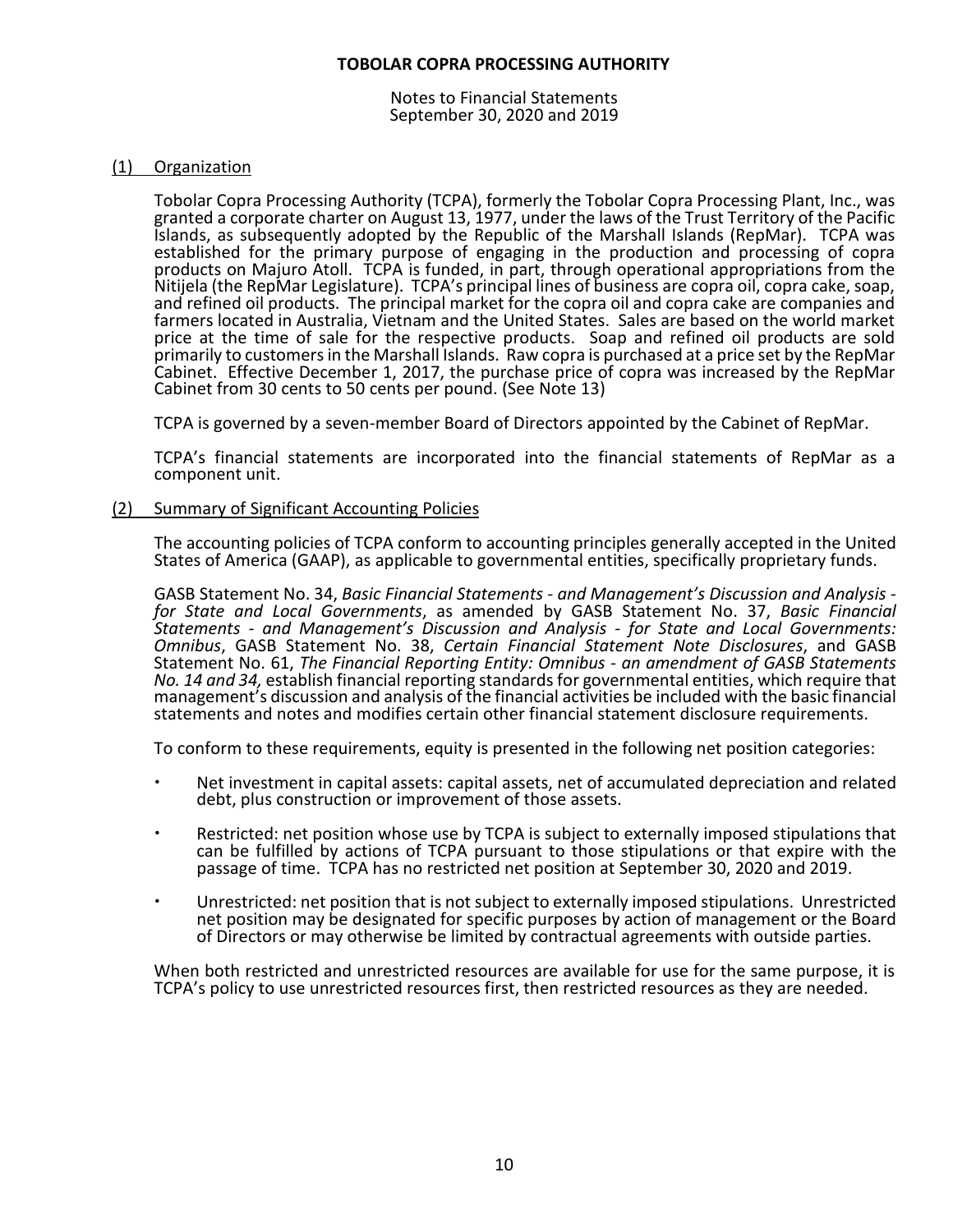Notes to Financial Statements September 30, 2020 and 2019

# (2) Summary of Significant Accounting Policies, Continued

#### Basis of Accounting

Proprietary funds are accounted for on a flow of economic resources measurement focus. With this measurement focus, all assets and deferred outflows of resources, and liabilities and deferred inflows of resources associated with the operation of the fund are included in the statements of net position. Proprietary fund operating statements present increases and decreases in net position. The accrual basis of accounting is utilized by proprietary funds. Under this method, revenues are recorded when earned and expenses are recorded at the time liabilities are incurred.

# Revenue Recognition

TCPA's revenues are derived primarily from the production and sale of copra and copra related products. Capital grants, financing or investing related transactions are reported as non-operating revenues. Revenue is recognized on the accrual basis and is recorded upon billing when services have been completed. All expenses related to operating TCPA are reported as operating expenses. Interest income or federal program revenues are the primary components of non-operating expenses and revenues.

# Cash and Cash Equivalents and Time Certificates of Deposit

Custodial credit risk is the risk that in the event of a bank failure, TCPA's deposits may not be Such deposits are not covered by depository insurance and are either uncollateralized or collateralized with securities held by the pledging financial institution or held by the pledging financial institution but not in the depositor-government's name. TCPA does not have a deposit policy for custodial credit risk.

For purposes of the statements of net position and cash flows, cash and cash equivalents is defined as cash on hand and cash held in demand deposits as well as time certificates of deposit with a maturity date within three months of the date acquired. Deposits maintained in time certificates of deposit with original maturity dates greater than three months are separately classified on the statements of net position. As of September 30, 2020 and 2019, the carrying amount of TCPA's cash and cash equivalents and time certificates of deposit was \$395,025 and \$350,367, respectively, and the corresponding bank balance was \$504,544 and \$397,344, respectively. Of the bank balance amount, \$332,570 and \$148,063, respectively, is maintained in one financial institution subject to Federal Deposit Insurance Corporation (FDIC) insurance with \$171,974 and \$249,281, respectively, being maintained in a financial institution not subject to depository insurance. As of September 30, 2020 and 2019, bank deposits in the amount of \$250,000 and \$148,063, respectively, were FDIC insured. TCPA does not require collateralization of its cash deposits; therefore, deposit levels in excess of FDIC insurance coverage are uncollateralized. Accordingly, these deposits are exposed to custodial credit risk.

#### Receivables

All receivables are due from companies and farmers in Australia and Vietnam and copra buyers and others, including employees and affiliates, within the Republic of the Marshall Islands. The allowance for uncollectible accounts is stated at an amount which management believes will be adequate to absorb possible losses on accounts receivable that may become uncollectible based on evaluations of the collectability of these accounts and prior collection experience. Management determines the adequacy of the allowance for uncollectible accounts based upon review of the aged accounts receivable. The allowance is established through a provision for bad debts charged to expense. Bad debts are written off against the allowance on the specific identification method.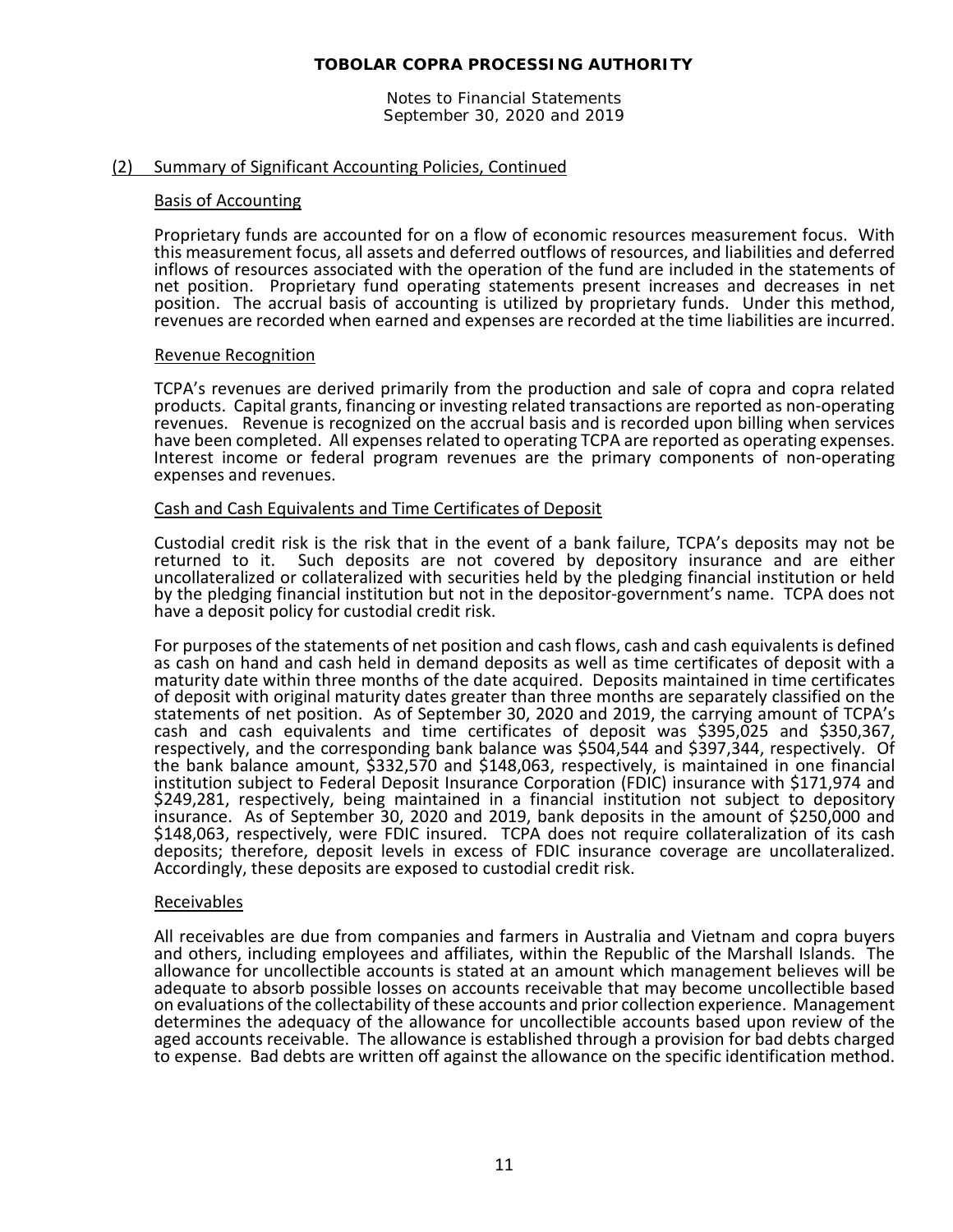Notes to Financial Statements September 30, 2020 and 2019

# (2) Summary of Significant Accounting Policies, Continued

#### Inventories

Inventories consist of carts, raw copra, copra oil, copra cake, soap and refined oil products, and materials. Carts, raw copra and materials are valued at the lower of cost (first-in, first-out method) or market value. Copra oil, copra cake, and soap and refined oil products are valued at the lower of production cost, which includes raw copra, direct labor and factory overhead, or market (net realizable value).

#### Deferred Dry Dock Expenditures

Dry dock expenditures have been recognized as an asset when the recognition criteria were met. The recognition is made when the dry docking has been performed and is amortized over the period until the next scheduled dry docking, usually two to three years. Any remaining carrying amount of the cost of the previous inspection is derecognized. Ordinary repairs and maintenance expenses are charged to the income statement during the financial period in which they are incurred.

#### Property, Plant and Equipment

Property, plant and equipment with costs that equal or exceed \$1,500 and have an estimated life of more than one year shall be capitalized. Such assets are stated at cost. Depreciation is calculated on the straight-line method based on the estimated useful lives of the respective assets. The estimated useful lives of these assets are as follows:

| <b>Building and improvements</b> | $10 - 20$ years |
|----------------------------------|-----------------|
| Equipment                        | $3 - 20$ years  |
| <b>Furniture and fixtures</b>    | $3 - 5$ years   |

#### Deferred Outflows of Resources

In addition to assets, the statement of net position will sometimes report a separate section for deferred outflows of resources. This separate financial statement element represents a consumption of net position that applies to a future period and so will not be recognized as an outflow of resources (deduction of net position) until then. TCPA has no items that qualify for reporting in this category.

#### Deferred Inflows of Resources

In addition to liabilities, the statement of net position will sometimes report a separate section for deferred inflows of resources. This separate financial statement element represents an acquisition of net position that applies to a future period and so will not be recognized as an inflow of resources (additions to net position) until then. TCPA has no items that qualify for reporting in this category.

#### Compensated Absences

Vested or accumulated vacation leave is recorded as an expense and liability as the benefits accrue to employees. No liability is recorded for non-vesting accumulating rights to receive sick pay benefits. As of September 30, 2020 and 2019, an accumulated vacation leave liability of \$37,776 and \$31,904, respectively, is included in the statements of net position within other accrued liabilities.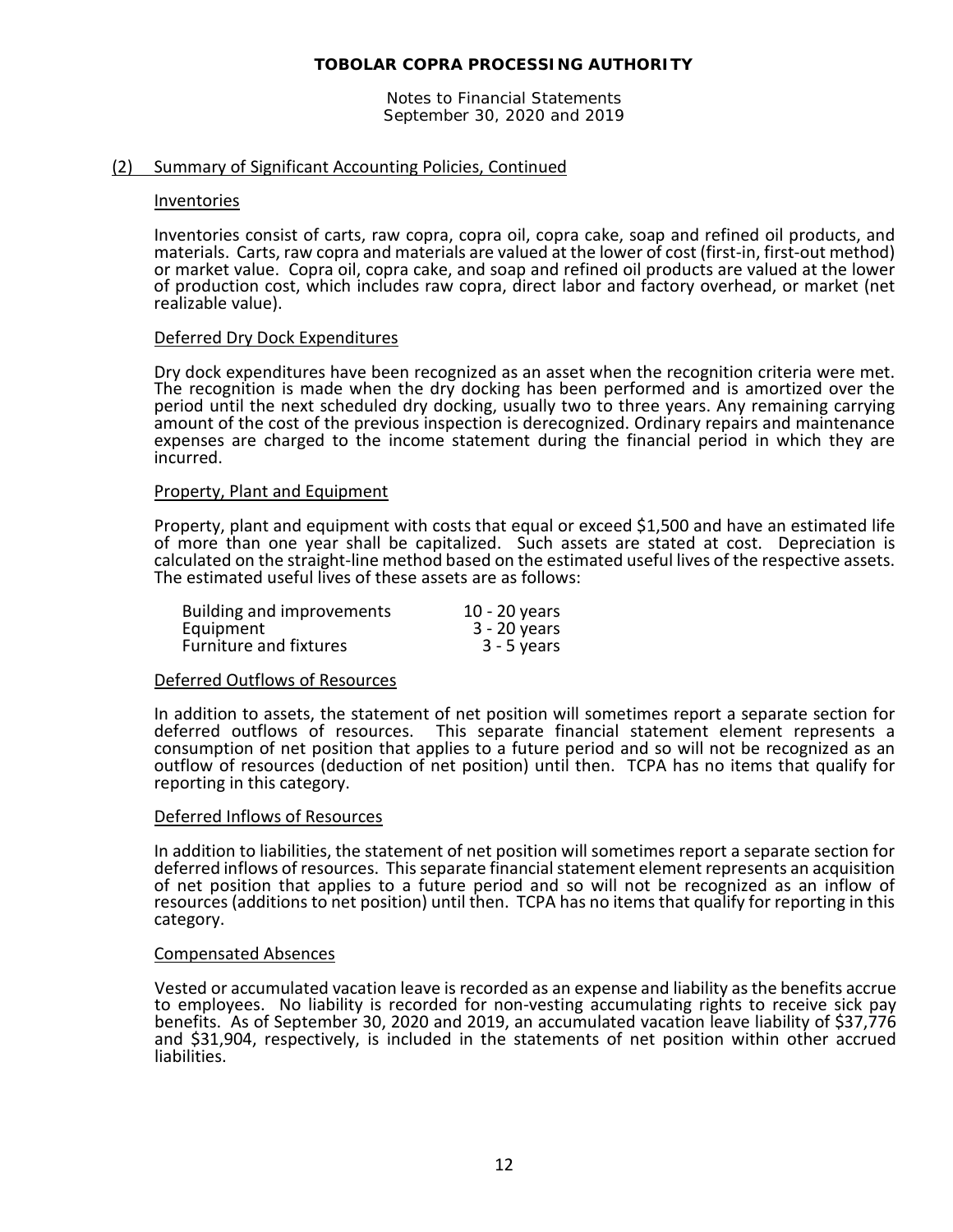Notes to Financial Statements September 30, 2020 and 2019

#### (2) Summary of Significant Accounting Policies, Continued

#### Taxes

Corporate profits are not subject to income tax in the Republic of the Marshall Islands. The Government of the Republic of the Marshall Islands imposes a gross receipts tax of 3% on revenues. Pursuant to the Income Tax Act of 1989, as amended, TCPA is specifically exempt from this tax as TCPA is a government-owned copra processing corporation.

#### New Accounting Standards

During the year ended September 30, 2020, GASB issued Statement No. 95, *Postponement of the Effective Dates of Certain Authoritative Guidance*, which postpones the effective dates of GASB Statement No. 84, 89, 90, 91, 92 and 93 by one year and GASB Statement No. 87 by 18 months; however, earlier application of the provisions addressed in GASB Statement No. 95 is encouraged and is permitted to the extent specified in each pronouncement as originally issued. In accordance with GASB Statement No. 95, management has elected to postpone implementation of these statements.

In January 2017, GASB issued Statement No. 84, *Fiduciary Activities*. This Statement is to improve guidance regarding the identification of fiduciary activities for accounting and financial reporting purposes and how those activities should be reported. The requirements of this Statement will enhance consistency and comparability by (1) establishing specific criteria for identifying activities that should be reported as fiduciary activities and (2) clarifying whether and how business-type activities should report their fiduciary activities. Management does not believe thatthis statement, upon implementation, will have a material effect on the financial statements. In accordance with GASB Statement No. 95, GASB Statement No. 84 will be effective for fiscal year ending September 30, 2021.

In June 2017, GASB issued Statement No. 87, *Leases*. The objective of this Statement is to better meet the information needs of financial statement users by improving accounting and financial reporting for leases by governments. This Statement increases the usefulness of governments' financial statements by requiring recognition of certain lease assets and liabilities for leases that previously were classified as operating leases and as inflows of resources or outflows of resources recognized based on the payment provisions of the contract. Management believes that this statement, upon implementation, will have a material effect on the financial statements. In accordance with GASB Statement No. 95, GASB Statement No. 87 will be effective for fiscal year ending September 30, 2022.

In June 2018, GASB issued Statement No. 89, *Accounting for Interest Cost Incurred Before the End of a Construction Period*. The objectives of this Statement are (1) to enhance the relevance and comparability of information about capital assets and the cost of borrowing for a reporting period and (2) to simplify accounting for interest cost incurred before the end of a construction period. Management does not believe that this statement, upon implementation, will have a material effect on the financial statements. In accordance with GASB Statement No. 95, GASB Statement No. 89 will be effective for fiscal year ending September 30, 2022.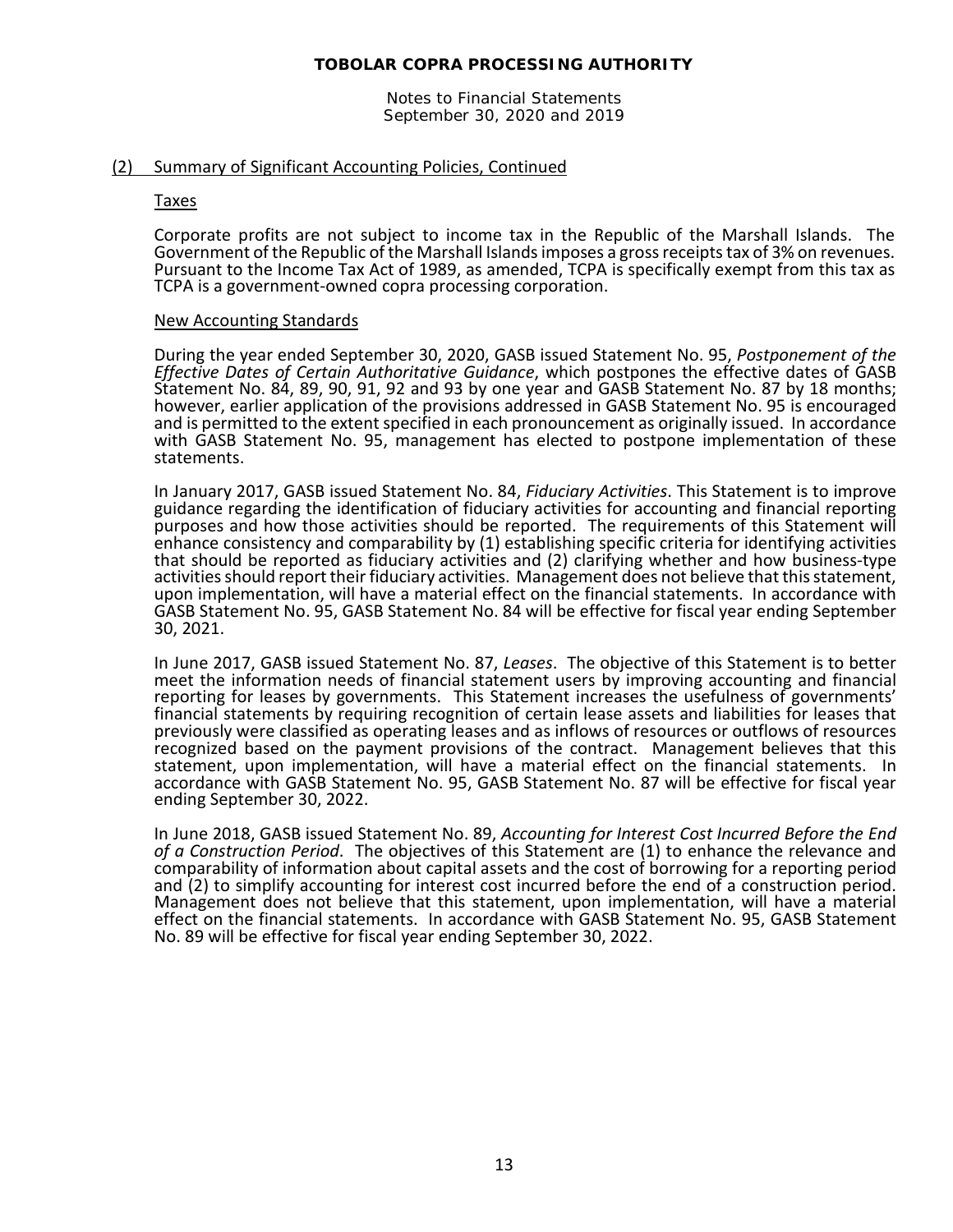Notes to Financial Statements September 30, 2020 and 2019

# (2) Summary of Significant Accounting Policies, Continued

# New Accounting Standards, Continued

In August 2018, GASB issued Statement No. 90, *Majority Equity Interests - An Amendment of GASB Statements No. 14 and 61*. The primary objectives of this Statement are to improve the consistency and comparability of reporting a government's majority equity interest in a legally separate organization and to improve the relevance of financial statement information for certain component units. It defines a majority equity interest and specifies that a majority equity interest in a legally separate organization should be reported as an investment if a government's holding of the equity interest meets the definition of an investment. A majority equity interest that meets the definition of an investment should be measured using the equity method, unless it is held by a special-purpose government engaged only in fiduciary activities, a fiduciary fund, or an endowment (including permanent and term endowments) or permanent fund. Those governments and funds should measure the majority equity interest at fair value. Management does not believe that this statement, upon implementation, will have a material effect on the financial statements. In accordance with GASB Statement No. 95, GASB Statement No. 90 will be effective for fiscal year ending September 30, 2021.

In May 2019, GASB issued Statement No. 91, *Conduit Debt Obligations*. The primary objectives of this Statement are to provide a single method of reporting conduit debt obligations by issuers and eliminate diversity in practice associated with (1) commitments extended by issuers, (2) arrangements associated with conduit debt obligations, and (3) related note disclosures. This Statement achieves those objectives by clarifying the existing definition of a conduit debt obligation; establishing that a conduit debt obligation is not a liability of the issuer; establishing standards for accounting and financial reporting of additional commitments and voluntary commitments extended by issuers and arrangements associated with conduit debt obligations; and improving required note disclosures. Management does not believe that this statement, upon implementation, will have a material effect on the financial statements. In accordance with GASB Statement No. 95, GASB Statement No. 91 will be effective for fiscal year ending September 30, 2023.

In January 2020, GASB issued statement No. 92, *Omnibus 2020*. The objectives of this Statement are to enhance comparability in accounting and financial reporting and to improve the consistency of authoritative literature by addressing practice issues that have been identified during implementation and application of certain GASB Statements. This Statement addresses a variety of topics and includes specific provisions about the effective date of Statement No. 87, *Leases*, and Implementation Guide No. 2019-3, *Leases*, for interim financial reports, the terminology used to refer to derivative instruments and the applicability of certain requirements of Statement No. 84, *Fiduciary Activities*, to postemployment benefits. The requirements related to the effective date of GASB Statement No. 87 and Implementation Guide 2019-3, reissuance recoveries and terminology used to refer to derivative instruments are effective upon issuance. In accordance with GASB Statement No. 95, the remaining requirements of GASB Statement No. 92 is effective for the fiscal year ending September 30, 2022.

In March 2020, GASB issued Statement No. 93, *Replacement of Interbank Offered Rates*. The primary objective of this statement is to address those and other accounting and financial reporting implications of the replacement of an IBOR. Management does not believe that this statement, upon implementation, will have a material effect on the financial statements. Except for paragraphs 11b, 13, and 14, GASB Statement No. 93 will be effective for fiscal year ending September 30, 2021. The requirement in paragraphs 11b, 13, and 14 are effective for fiscal year September 30, 2022.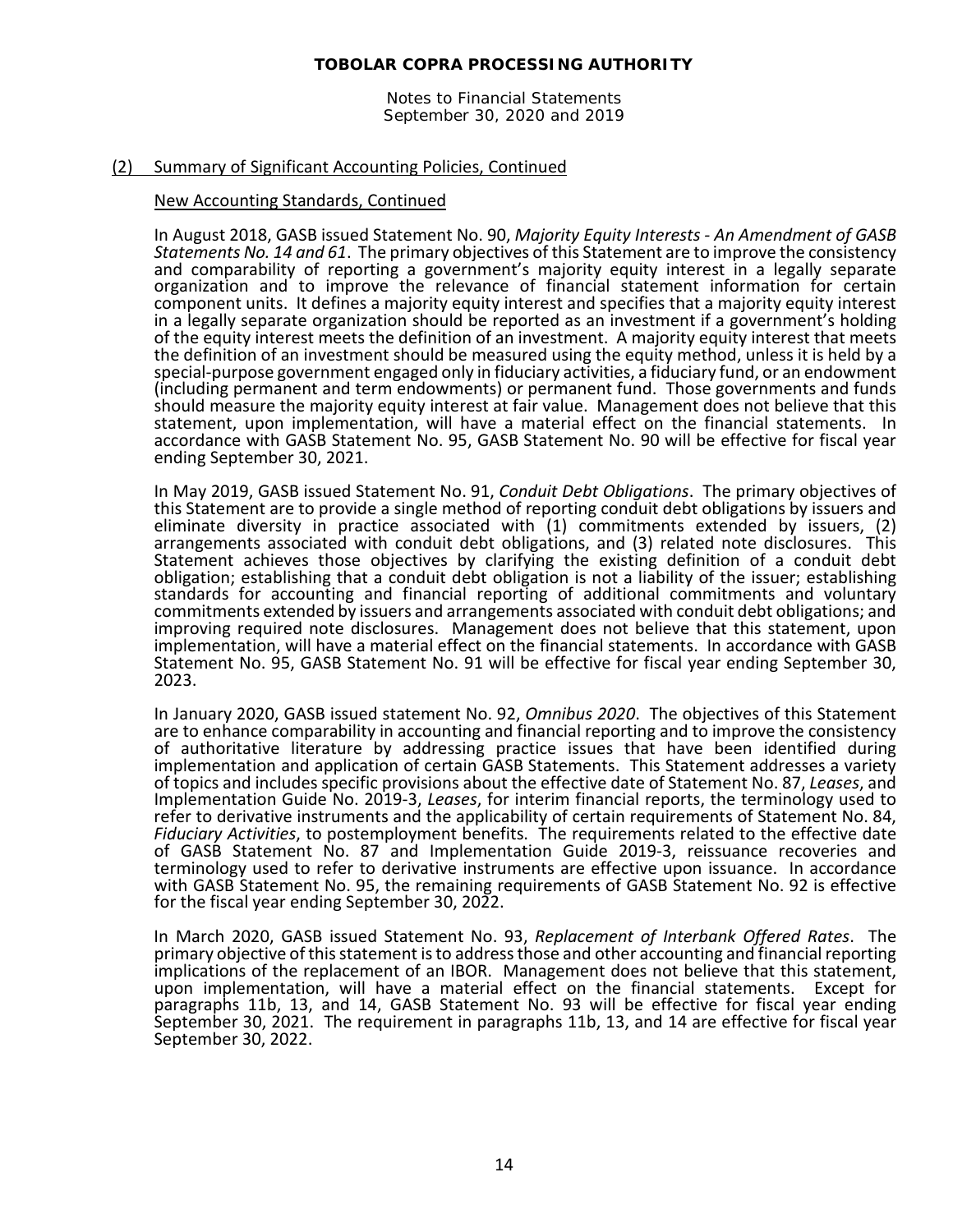Notes to Financial Statements September 30, 2020 and 2019

# (2) Summary of Significant Accounting Policies, Continued

# New Accounting Standards, Continued

In March 2020, GASB issued Statement No. 94, *Public-Private and Public-Public Partnerships and Availability Payment Arrangements*. The primary objective of this statement is to improve financial reporting by addressing issues related to public-private and public-public partnership arrangements. This statement also provides guidance for accounting and financial reporting for availability payment arrangements. Management does not believe that this statement, upon implementation, will have a material effect on the financial statements. GASB Statement No. 94 will be effective for fiscal year ending September 30, 2023.

In May 2020, GASB issued Statement No. 96, *Subscription-Based Information Technology Arrangements*. This Statement provides guidance on the accounting and financial reporting for subscription-based information technology arrangements (SBITAs) for government end users (governments). This Statement (1) defines a SBITA; (2) establishes that a SBITA results in a right- $\overline{10}$ -use subscription asset - an intangible asset - and a corresponding subscription liability; (3) provides the capitalization criteria for outlays other than subscription payments, including implementation costs of a SBITA; and (4) requires note disclosures regarding a SBITA. Management does not believe that this statement, upon implementation, will have a material effect on the financial statements. GASB Statement No. 96 will be effective for fiscal year ending September 30, 2023.

In June 2020, GASB issued Statement No. 97, *Certain Component Unit Criteria, and Accounting and Financial Reporting for Internal Revenue Code Section 457 Deferred Compensation Plans - an amendment of GASB Statements No. 14 and No. 84, and a supersession of GASB Statement No. 32.* The primary objectives of this Statement are to (1) increase consistency and comparability related to the reporting of fiduciary component units in circumstances in which a potential component unit does not have a governing board and the primary government performs the duties that a governing board typically would perform; (2) mitigate costs associated with the reporting of certain defined contribution pension plans, defined contribution other postemployment benefit (OPEB) plans, and employee benefit plans other than pension plans or OPEB plans (other employee benefit plans) as fiduciary component units in fiduciary fund financial statements; and (3) enhance the relevance, consistency, and comparability of the accounting and financial reporting for Internal Revenue Code (IRC) Section 457 deferred compensation plans (Section 457 plans) that meet the definition of a pension plan and for benefits provided through those plans. GASB Statement No. 97 will be effective for fiscal year ending September 30, 2022.

# Estimates

The preparation of financial statements in accordance with GAAP requires management to make estimates and assumptions that affect the reported amounts of assets and deferred outflows of resources, liabilities and deferred inflows of resources, and disclosures of contingent assets and liabilities at the date of the financial statements and the reported amounts of revenues and expenses during the reporting period. Actual results could differ from those estimates.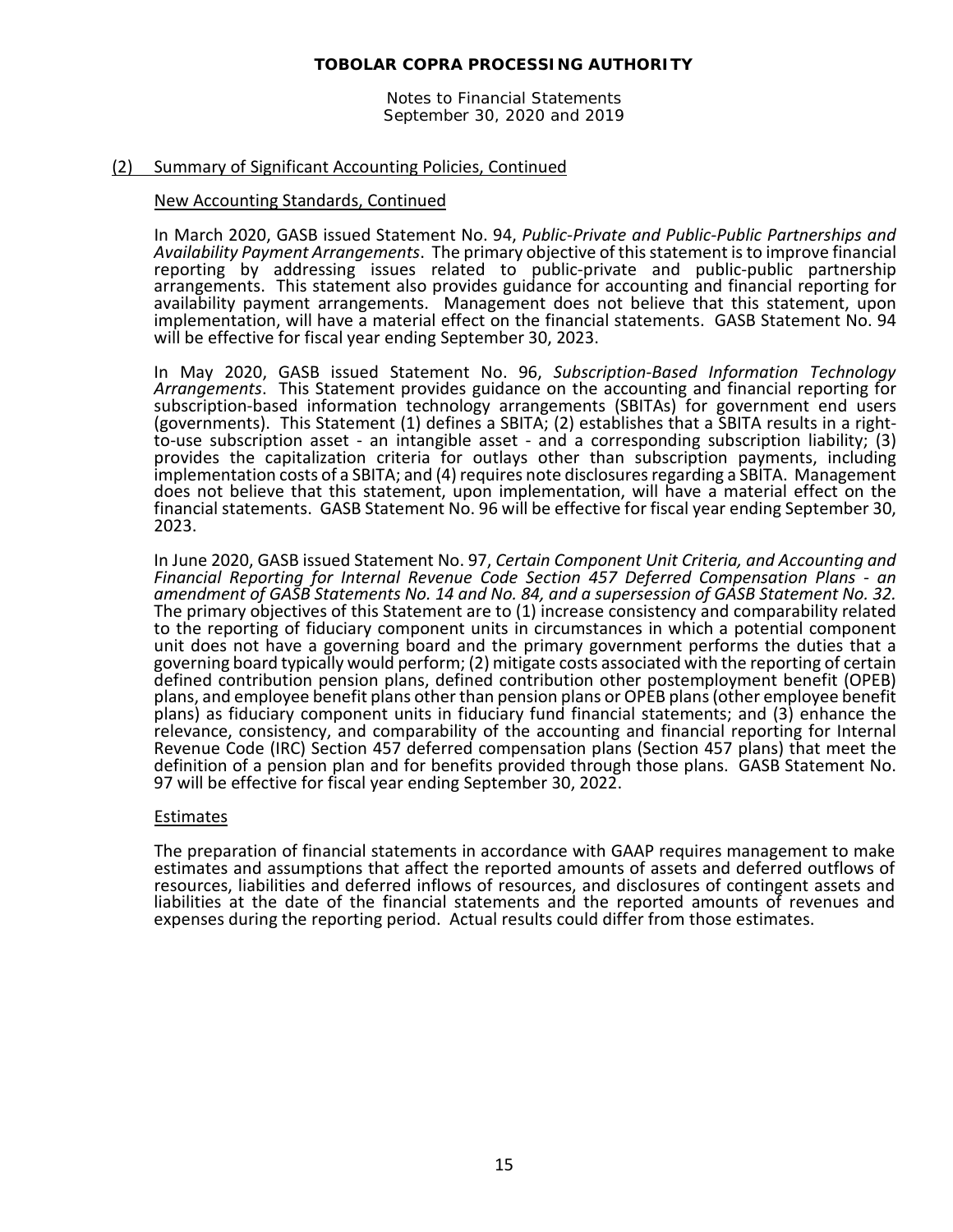Notes to Financial Statements September 30, 2020 and 2019

#### (3) Inventories

Inventories at September 30, 2020 and 2019 consist of the following:

|                                                                                    | 2020                                             | 2019                                                |
|------------------------------------------------------------------------------------|--------------------------------------------------|-----------------------------------------------------|
| Copra oil<br>Raw copra<br>Materials<br>Soap and refined oil products<br>Copra cake | 570,563<br>434,622<br>157,076<br>7,882<br>18,321 | \$300,891<br>361,518<br>116,170<br>43,506<br>39,513 |
|                                                                                    | \$1,188,464                                      | \$861,598                                           |

#### (4) Capital Assets

Capital asset activity for the years ended September 30, 2020 and 2019 is as follows:

|                                                                                |                                     |                               | 2020                  |                                     |
|--------------------------------------------------------------------------------|-------------------------------------|-------------------------------|-----------------------|-------------------------------------|
|                                                                                | October 1,<br>2019                  | <b>Additions</b>              | Reductions            | September 30,<br>2020               |
| <b>Building and improvements</b><br>Equipment<br><b>Furniture and fixtures</b> | \$2,554,084<br>3,080,712<br>100,986 | \$<br>168,153<br><u>1,600</u> | \$<br>(24,495)        | \$2,554,084<br>3,224,370<br>102,586 |
| Less accumulated depreciation                                                  | 5,735,782<br>(5,054,959)            | 169,753<br>(123, 745)         | (24, 495)<br>12,247   | 5,881,040<br>(5, 166, 457)          |
| Construction work in progress                                                  | 680,823                             | 46,008<br>9,074               | (12, 248)             | 714,583<br>9,074                    |
|                                                                                | \$.<br>680,823                      | \$ 55,082                     | \$ (12, 248)          | $$ -723,657$                        |
|                                                                                |                                     |                               | 2019                  |                                     |
|                                                                                | October 1,<br>2018                  | Additions                     | Reductions            | September 30,<br>2019               |
| <b>Building and improvements</b><br>Equipment<br><b>Furniture and fixtures</b> | \$2,554,084<br>3,411,301<br>100,986 | \$<br>2,299                   | \$<br>(332, 888)      | \$2,554,084<br>3,080,712<br>100,986 |
| Less accumulated depreciation                                                  | 6,066,371<br>(5, 108, 281)          | 2,299<br><u>(148,621)</u>     | (332, 888)<br>201,943 | 5,735,782<br><u>(5,054,959)</u>     |
|                                                                                | 958,090                             | \$ (146, 322)                 | \$ (130,945)          | \$.<br>680,823                      |

On November 14, 2018, the Cabinet of RepMar authorized and approved the transfer of MV Tobolar at a cost of \$332,888, net of accumulated depreciation of \$201,943, from TCPA to Marshall Islands Shipping Corporation (MISC). On February 17, 2019, this transfer was effectuated resulting Islands Shipping Corporation (MISC). On February 17, 2019, this transfer was effectuated resulting<br>in a receivable of \$588,070 due from MISC, which remains uncollected. TCPA is currently negotiating with RepMar and MISC for a final determination insofar as collection of this amount. As of September 30, 2020, a corresponding allowance for doubtful debts has been established with respect to the receivable from MISC.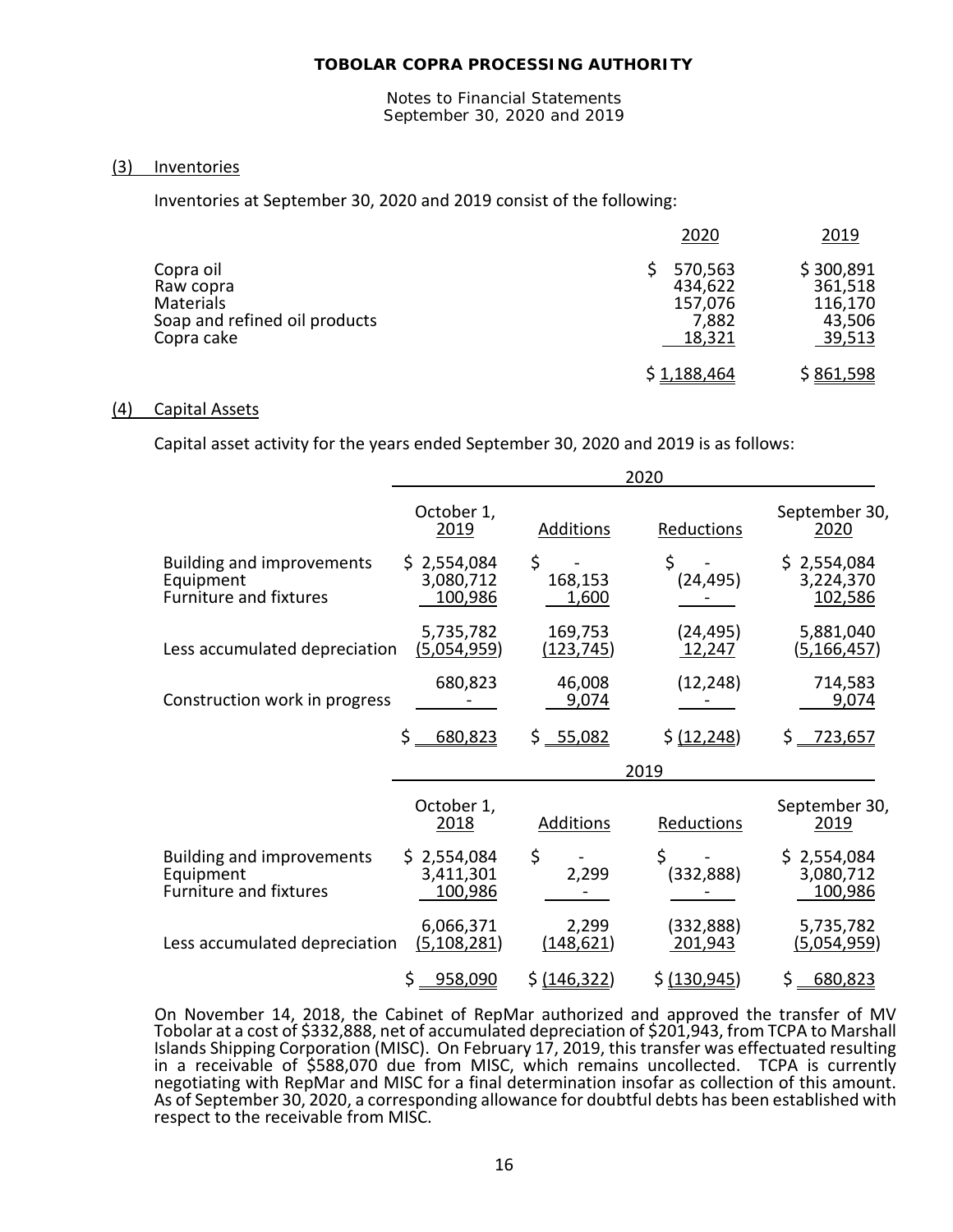Notes to Financial Statements September 30, 2020 and 2019

#### (5) Long-term Debt

Long-term debt at September 30, 2020 and 2019 is as follows:

|                                                                                                                                                                                                                                                                                                                                                                     | 2020      | 2019      |
|---------------------------------------------------------------------------------------------------------------------------------------------------------------------------------------------------------------------------------------------------------------------------------------------------------------------------------------------------------------------|-----------|-----------|
| Term loan with a bank refinanced from a bank credit line in the<br>amount of \$1,430,000, interest at 8.5% per annum, with principal<br>and interest payable in monthly installments of \$25,500 through<br>June 30, 2022, collateralized by a general security agreement<br>over all assets of TCPA and a guarantee from the Marshall Islands<br>Development Bank. | \$486,865 | \$768,366 |

Annual debt service requirements to maturity for principal and interest are as follows:

| Year ending<br><u>September 30,</u> | Principal            | Interest          | Total                |
|-------------------------------------|----------------------|-------------------|----------------------|
| 2021<br>2022                        | \$286,849<br>200,016 | \$33,157<br>5,750 | \$320,006<br>205,766 |
|                                     | \$486,865            | \$38,907          | \$525,772            |

# Debt Covenants

The Loan Agreement, dated June 23, 2016, sets forth covenants to ensure payment of debt service. The primary requirements of the agreement are summarized below:

Events of default with finance related consequences - the Loan Agreement specifies a number of Events of Default and related Remedies.

Acceleration - Upon the occurrence of an Event of Default and is continuing, the bank may, without notice or demand, declare all unpaid principal of and all interest accrued on the loan to be immediately due and payable and, upon such declaration, all such principal and interest shall become immediately due and payable.

Changes in long-term liabilities for the years ended September 30, 2020 and 2019, were as follows:

|                | Balance    |           |               | <b>Balance</b> |            |
|----------------|------------|-----------|---------------|----------------|------------|
|                | October 1, |           |               | September      | Due Within |
|                | 2019       | Additions | Reductions    | 30, 2020       | One Year   |
| Loans payable: |            |           |               |                |            |
| Bank loan      | \$768,366  | \$        | \$ (281, 501) | \$486,865      | \$286,849  |
|                | Balance    |           |               | <b>Balance</b> |            |
|                | October 1, |           |               | September      | Due Within |
|                | 2018       | Additions | Reductions    | 30, 2019       | One Year   |
| Loans payable: |            |           |               |                |            |
| Bank loan      | \$928,964  | Ś         | \$(160, 598)  | \$768,366      | \$278,780  |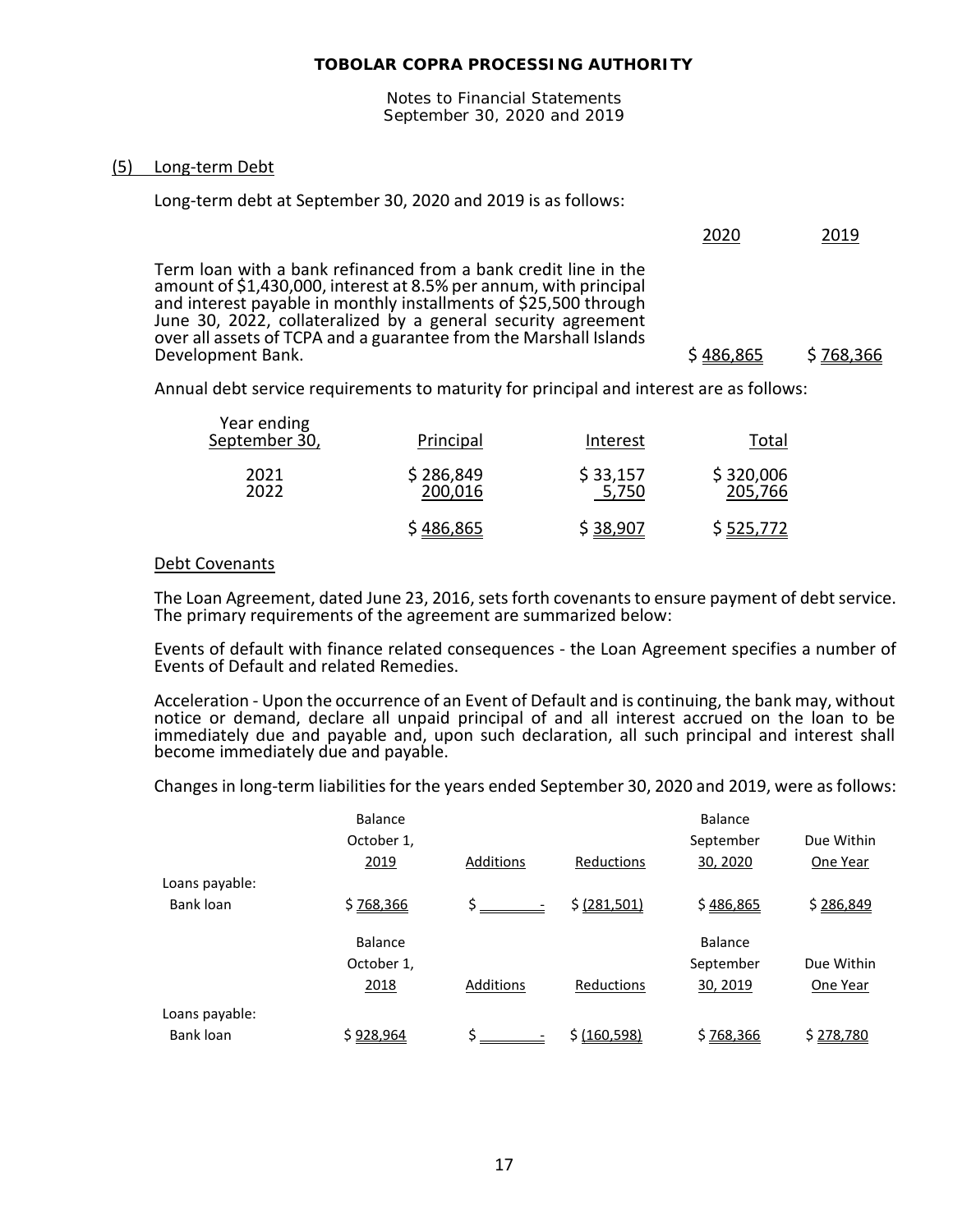Notes to Financial Statements September 30, 2020 and 2019

#### (6) Related Party Transactions

TCPA is a component unit of RepMar and is therefore affiliated with all RepMar-owned and affiliated entities, including the Marshall Islands Marine Resources Authority (MIMRA), the Marshall Islands Development Bank (MIDB), and the Marshall Islands Shipping Corporation (MISC).

In the normal course of operations, TCPA obtains short-term borrowings primarily for the purpose of funding the purchase of raw copra from producers. In 2018, TCPA obtained an interest free short-term advance from MIDB in the amount of \$700,000, payable in full on October 31, 2018. On November 2, 2018, this loan was paid in full by RepMar.

During the years ended September 30, 2020 and 2019, TCPA received cash operating subsidies from RepMar of \$8,326,938 and \$8,267,551, respectively. During the year ended September 30, 2019, TCPA received non-cash operating subsidies of \$700,000, which represented payments made by RepMar on behalf of TCPA for debt settlement of a short-term loan payable to MIDB. A summary of RepMar appropriations by funding source received by TCPA for the years ended September 30, 2020 and 2019 is as follows:

|                                                            | 2020                   | 2019                     |
|------------------------------------------------------------|------------------------|--------------------------|
| General Fund - Copra Subsidy<br>ROC Taiwan - Copra Subsidy | \$8,093,917<br>233,021 | \$7,033,151<br>1,934,400 |
|                                                            | \$8,326,938            | \$ 8,967,551             |

During the year ended September 30, 2019, Cabinet Minute C.M. 244 (2018) authorized and approved the transfer of MV Tobolar and crew to MISC. The receivable from MISC at September 30, 2020 and 2019 relating to this transfer amounted to \$588,070. A summary of receivables from affiliates as of September 30, 2020 and 2019 is as follows:

|                                                          | 2020                         | 2019                        |
|----------------------------------------------------------|------------------------------|-----------------------------|
| Marshall Islands Shipping Corporation<br>RepMar<br>Other | \$692,199<br>37,841<br>3.040 | \$588,070<br>4,782<br>5,576 |
|                                                          | \$733,080                    | \$598,428                   |

As of September 30, 2020, a corresponding allowance for doubtful debts of \$588,070 has been established with respect to the receivable from MISC.

In 2013, MIMRA advanced funds to TCPA in the amount of \$100,000 for the purpose of assisting TCPA in funding the purchase of copra. The advance is uncollateralized and non-interest bearing and is due and payable by TCPA from the proceeds of oil sales. As at September 30, 2020 and 2019, the outstanding balance amounted to \$50,000.

TCPA utilizes services from its affiliates at the same rates charged to third parties and at substantially more favorable terms than those afforded to third parties.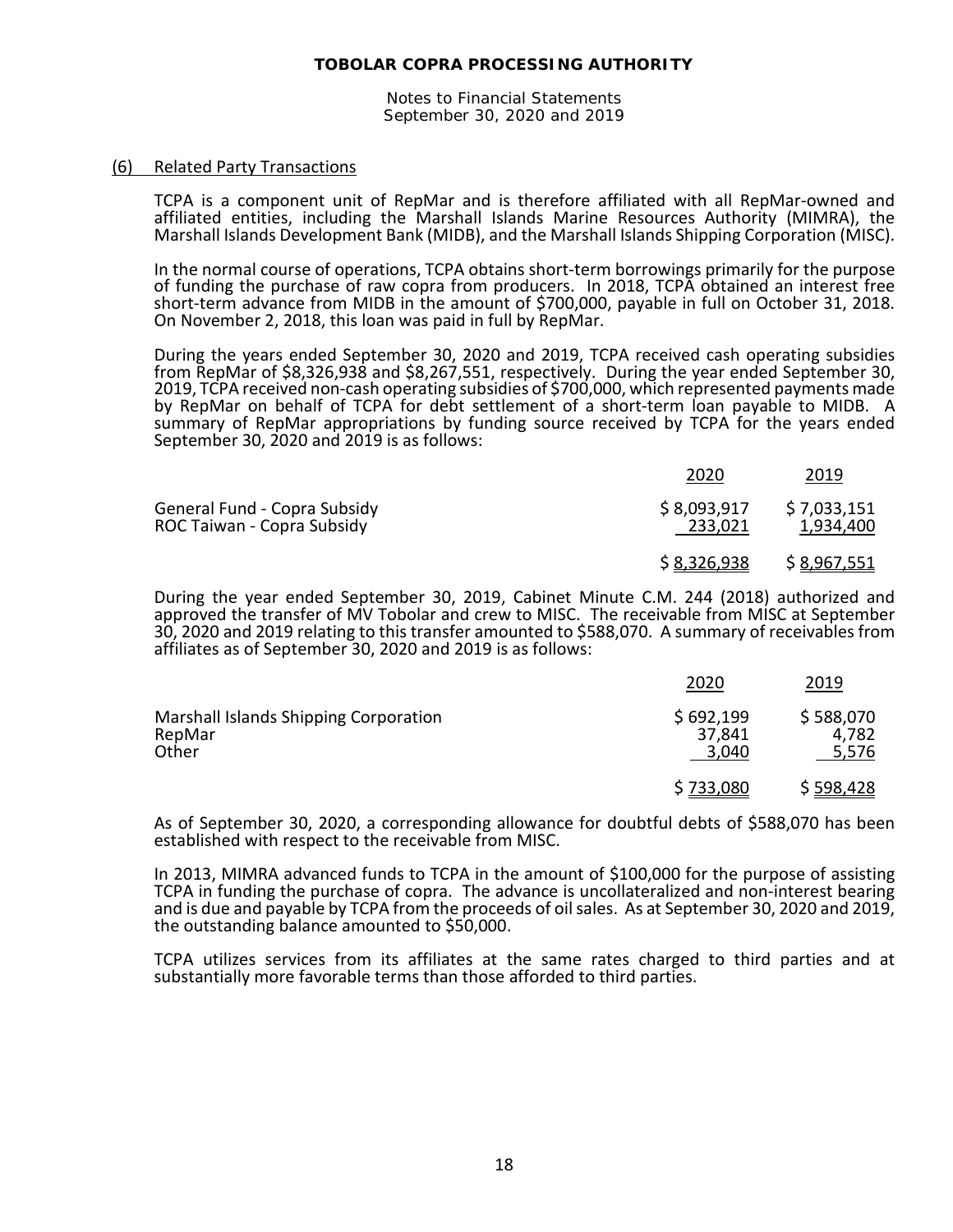Notes to Financial Statements September 30, 2020 and 2019

# (6) Related Party Transactions, Continued

A summary of additional related party transactions as of September 30, 2020 and 2019, and for the years then ended is as follows:

|                                                                                                                                                                                                                             | 2020                                                         |                                                            |
|-----------------------------------------------------------------------------------------------------------------------------------------------------------------------------------------------------------------------------|--------------------------------------------------------------|------------------------------------------------------------|
|                                                                                                                                                                                                                             | <b>Expenses</b>                                              | Payables                                                   |
| Marshall Islands Shipping Corporation<br>Marshalls Energy Company, Inc.<br>Marshall Islands Social Security Administration<br><b>RMI Ports Authority</b><br>RepMar<br>Marshall Islands Marine Resources Authority<br>Others | \$585,407<br>35,938<br>136,906<br>14,704<br>20,939<br>13,457 | \$290,913<br>6,377<br>66,585<br>30,379<br>50,029<br>18,747 |
|                                                                                                                                                                                                                             | \$807,351                                                    | \$463,030                                                  |
|                                                                                                                                                                                                                             | 2019                                                         |                                                            |
|                                                                                                                                                                                                                             | <b>Expenses</b>                                              | <b>Payables</b>                                            |
| Marshall Islands Shipping Corporation<br>Marshalls Energy Company, Inc.<br>Marshall Islands Social Security Administration<br><b>RMI Ports Authority</b><br>RepMar<br>Marshall Islands Marine Resources Authority<br>Others | \$526,515<br>157,766<br>100,810<br>14,704<br>25,460          | \$249,735<br>2,572<br>24,474<br>25,624<br>50,029<br>1,043  |
|                                                                                                                                                                                                                             | <u>\$ 825,255</u>                                            | \$353,477                                                  |

# (7) Risk Management

TCPA is exposed to various risks of loss related to torts; theft of, damage to, and destruction of assets; errors and omissions; injuries to employees; and natural disasters. TCPA has elected to purchase commercial insurance from independent third parties for the risks of loss to which it is exposed. Settled claims from these risks have not exceeded commercial insurance coverage for the past three years.

# (8) Significant Customers

Approximately 70% and 61% of total sales was earned from one customer during the years ended September 30, 2020 and 2019, respectively.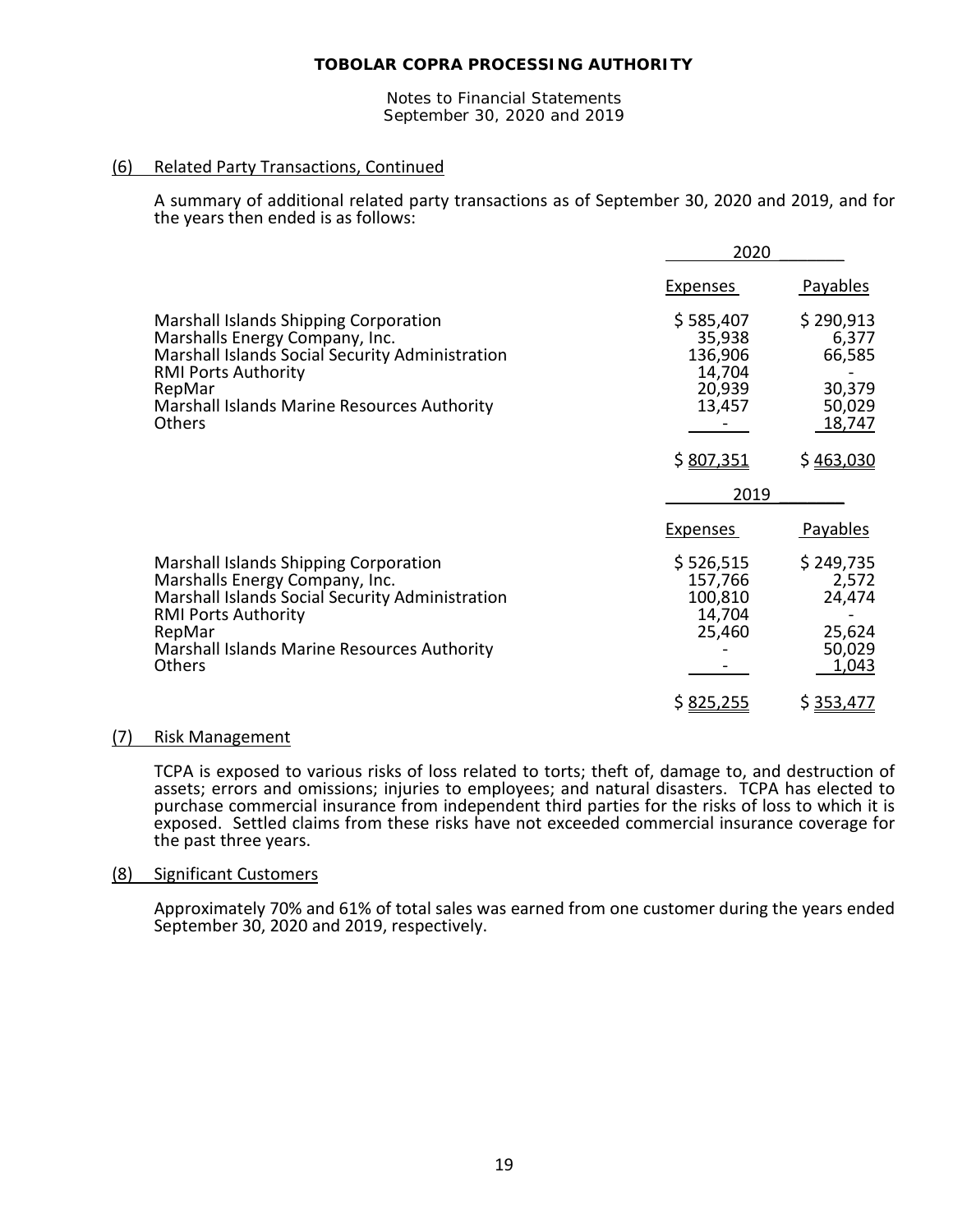Notes to Financial Statements September 30, 2020 and 2019

#### (9) Commitments

In 2013, TCPA entered into a 25-year ground lease agreement for a portion of Wojale Weto expiring on June 5, 2038. Total future minimum lease payments for subsequent years ending September 30, are as follows:

| Year ending<br>September 30,                                                      |                                                                                     |
|-----------------------------------------------------------------------------------|-------------------------------------------------------------------------------------|
| 2021<br>2022<br>2023<br>2024<br>2025<br>2026 - 2030<br>2031 - 2035<br>2036 - 2038 | 13,668<br>\$.<br>13,668<br>13,668<br>13,668<br>13,668<br>68,340<br>68,340<br>36,448 |
|                                                                                   | \$241,468                                                                           |

# (10) Retirement Plan

TCPA's retirement plan (the Plan) is a self-administered program established to pay retirement, disability and survivor income to employees and their survivors. The Plan is a contributory plan in which TCPA contributes 8% of a participant's annual salary while a minimum of 4 % of the participant's annual salary will be contributed by the employees. Participation is optional. TCPA's Plan administrator includes the General Manager of TCPA and certain members of management. Employer contributions to the Plan during the years ended September 30, 2020 and 2019 were \$30,534 and \$22,251, respectively. Management is of the opinion that the plan does not represent an asset or liability of TCPA. At September 30, 2020 and 2019, plan assets were \$84,602 and \$37,765, respectively.

#### (11) Contingencies

The accompanying financial statements have been prepared in conformity with accounting principles generally accepted in the United States of America, which contemplates the continuation of TCPA as a going concern. During the years ended September 30, 2020 and 2019, TCPA incurred losses from operations of \$6,906,871 and \$7,553,665, respectively. Management acknowledges that it is currently dependent on RepMar for cash funding in order to maintain TCPA as a going concern. Although RepMar has provided funding in the past, TCPA does not have a formal agreement with RepMar to provide funds in the future. Management believes that the continuation of TCPA's operations is dependent upon the financial support of RepMar, deferment in payment of certain liabilities, and/or significant improvements in operations.

In view of these matters, realization of a major portion of the assets in the accompanying statement of net position at September 30, 2020, is dependent upon continued operations of TCPA, which, in turn, is dependent upon TCPA's ability to produce and process copra products and the success of future operations. Management believes that the continuation of TCPA's operations is dependent upon the future financial support of RepMar. In the event that copra subsidies from RepMar are reduced or eliminated, the Board and management of TCPA will take appropriate action to initiate appropriated \$7,403,941 to fund TCPA operations, including \$1,403,941 to fund the increase in purchase price of copra. (See Note 13)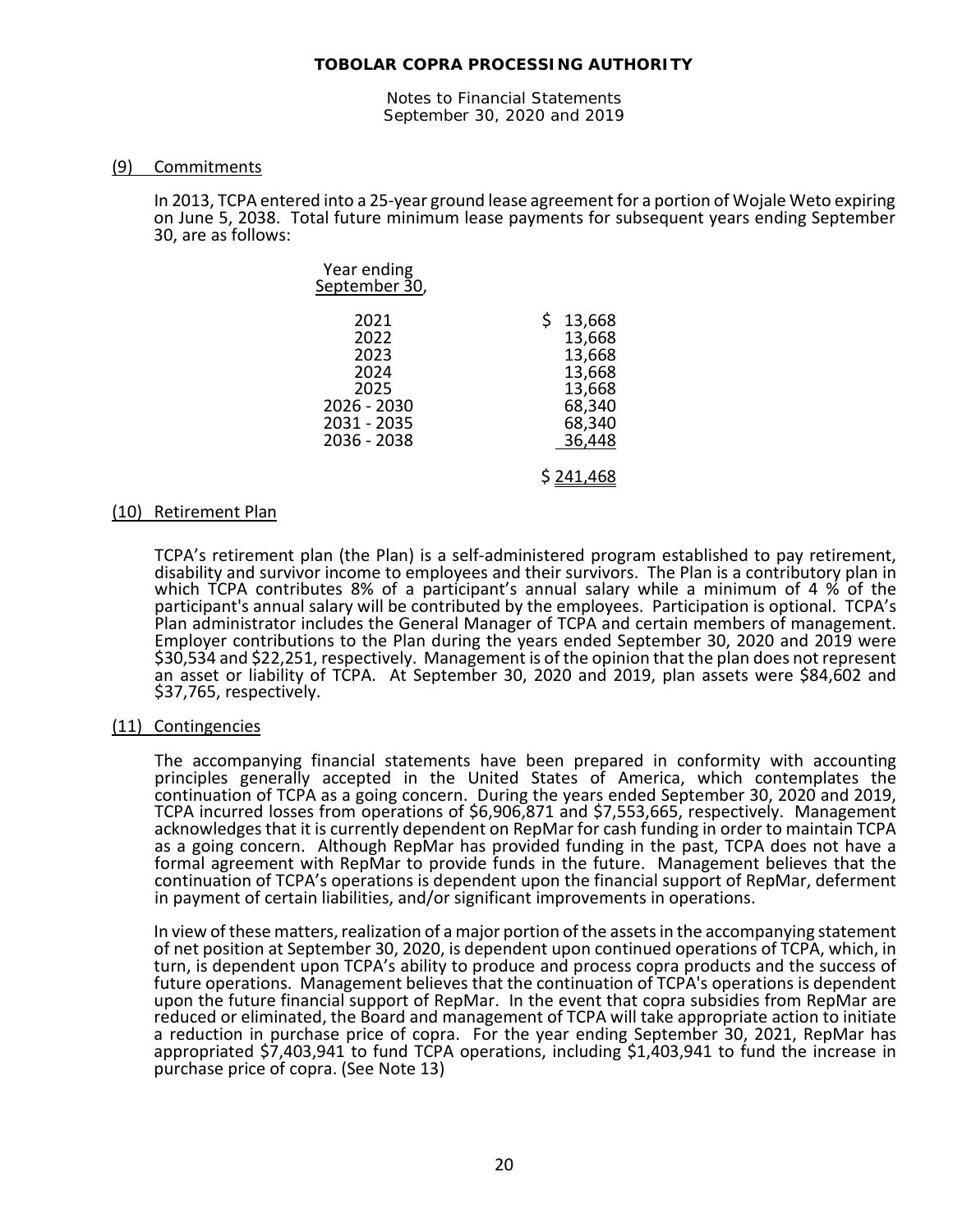Notes to Financial Statements September 30, 2020 and 2019

# (11) Contingencies, Continued

The real property on which the copra processing plant and related facilities are located is leased by the Marshall Islands Development Authority from RepMar. No provision has yet been made for the sublease to TCPA of the real property on which the processing plant is located. No rental payments for the use of the real property or warehouses are anticipated.

# (12) COVID-19 Pandemic

On March 11, 2020, the World Health Organization declared the novel strain of coronavirus (COVID-19) a global pandemic and recommended containment and mitigation measures worldwide. On October 28, 2020, one confirmed case was identified in the Marshall Islands that was subsequently isolated and contained. On November 17, 2020, an additional three cases were identified and which were isolated and contained. As of November 23, 2021, no community transmission has been identified. TCPA has determined that should community transmission occur within the Marshall Islands, it may negatively impact the TCPA's business, results of operations, financial position and TCPA may become dependent upon the financial support of RepMar. However, the effect of the pandemic on RepMar is also uncertain and future available funding to RepMar component units maybe limited. Therefore, while TCPA expects this matter to potentially have a negative impact on its business, results of operations, and financial position, the related financial impact cannot reasonably be estimated at this time.

# (13) Subsequent Event

Effective November 20, 2020, the purchase price of copra was increased by the RepMar Cabinet from 50 cents to 60 cents per pound.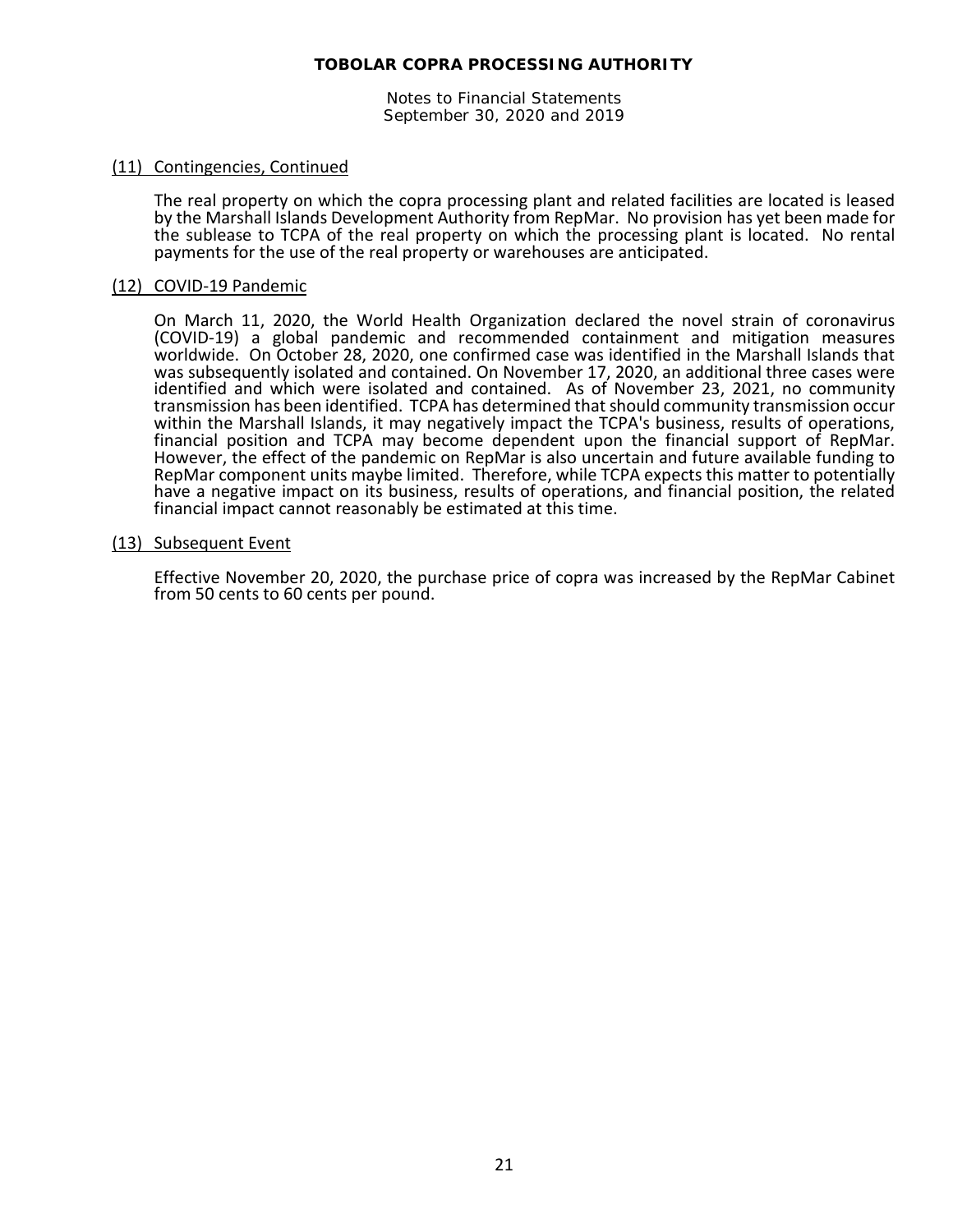# **Deloitte.**

Deloitte & Touche LLP 361 South Marine Corps Drive Tamuning, GU 96913-3973 USA

Tel: +1 (671) 646-3884 Fax: +1 (671) 649-4265

www.deloitte.com

#### **INDEPENDENT AUDITORS' REPORT ON INTERNAL CONTROL OVER FINANCIAL REPORTING AND ON COMPLIANCE AND OTHER MATTERS BASED ON AN AUDIT OF FINANCIAL STATEMENTS PERFORMED IN ACCORDANCE WITH** *GOVERNMENT AUDITING STANDARDS*

Board of Directors Tobolar Copra Processing Authority:

We have audited, in accordance with auditing standards generally accepted in the United States of America and the standards applicable to financial audits contained in *Government Auditing Standards* issued by the Comptroller General of the United States, the financial statements of Tobolar Copra Processing Authority (TCPA), which comprise the statement of net position as of September 30, 2020, and the related statements of revenues, expenses and changes in net position and of cash flows for the year then ended and the related notes to the financial statements, and have issued our report thereon dated November 23, 2021.

# **Internal Control Over Financial Reporting**

In planning and performing our audit of the financial statements, we considered TCPA's internal control over financial reporting (internal control) as a basis for designing audit procedures that are appropriate in the circumstances for the purpose of expressing our opinion on the financial statements, but not for the purpose of expressing an opinion on the effectiveness of TCPA's internal control. Accordingly, we do not express an opinion on the effectiveness of TCPA's internal control.

A *deficiency in internal control* exists when the design or operation of a control does not allow management or employees, in the normal course of performing their assigned functions, to prevent, or detect and correct, misstatements on a timely basis. A *material weakness* is a deficiency, or a combination of deficiencies, in internal control, such that there is a reasonable possibility that a material misstatement of the entity's financial statements will not be prevented, or detected and corrected on a timely basis.

Our consideration of internal control was for the limited purpose described in the first paragraph of this section and was not designed to identify all deficiencies in internal control that might be material weaknesses or significant deficiencies and therefore, material weaknesses or significant deficiencies may exist that have not been identified. We did identify certain deficiencies in internal control, described in the accompanying Schedule of Findings and Questioned Costs as item 2020-02, which we consider to be material weaknesses.

# **Compliance and Other Matters**

As part of obtaining reasonable assurance about whether TCPA's financial statements are free of material misstatement, we performed tests of its compliance with certain provisions of laws, regulations, contracts, and grant agreements, noncompliance with which could have a direct and material effect on the financial statements. However, providing an opinion on compliance with those provisions was not an objective of our audit, and accordingly, we do not express such an opinion. The results of our tests disclosed instances of noncompliance or other matters that are required to be reported under *Government Auditing Standards* and which are described in the accompanying Schedule of Findings and Responses as item 2020-01.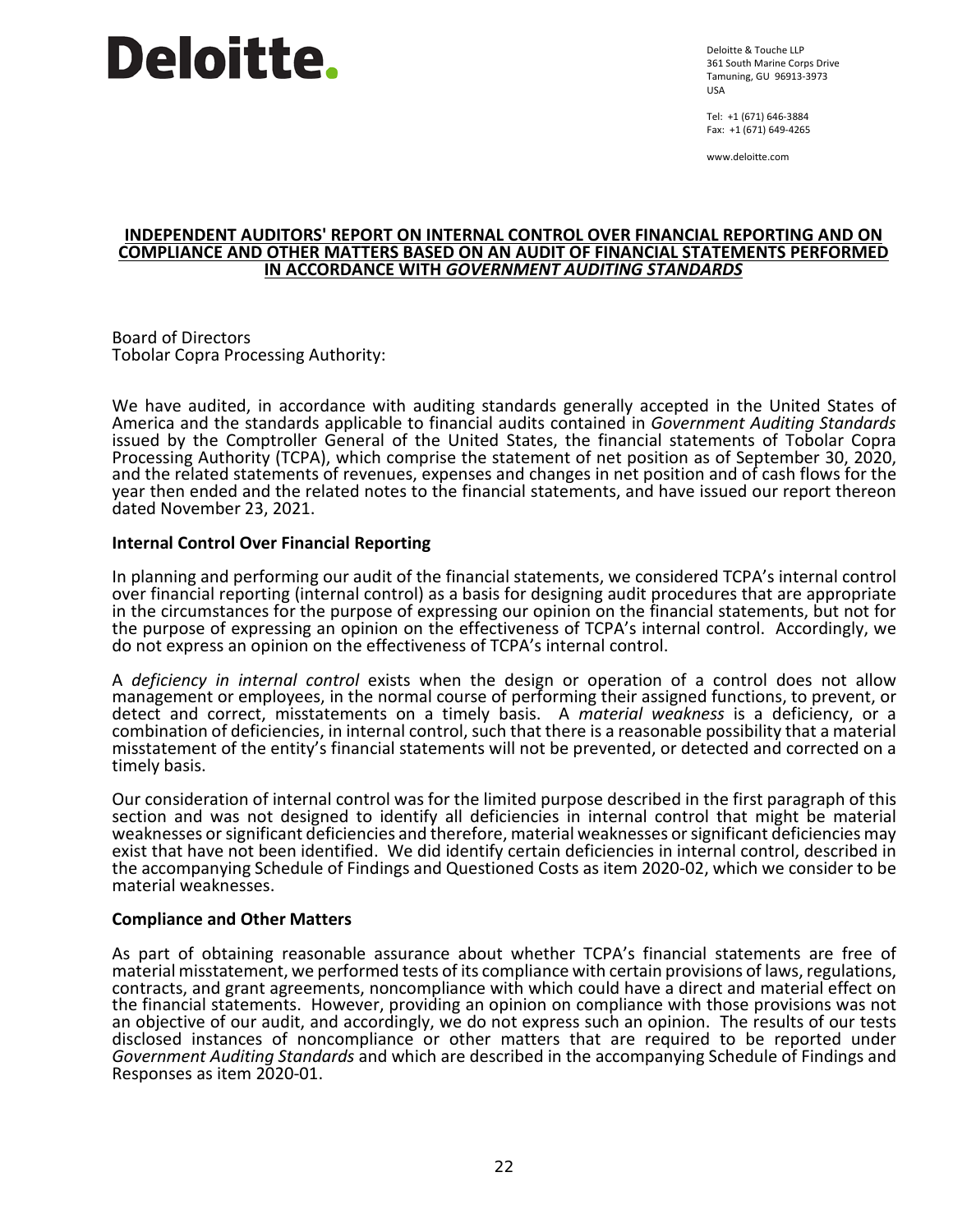# Deloitte.

# **TCPA's Responses to Findings**

TCPA's responses to the findings identified in our audit are described in the accompanying Schedule of Findings and Responses. TCPA's responses were not subjected to the auditing procedures applied in the audit of the financial statements and, accordingly, we express no opinion on them.

# **Purpose of this Report**

The purpose of this report is solely to describe the scope of our testing of internal control and compliance and the result of that testing, and not to provide an opinion on the effectiveness of TCPA's internal control or on compliance. This report is an integral part of an audit performed in accordance with *Government Auditing Standards* in considering TCPA's internal control and compliance. Accordingly, this communication is not suitable for any other purpose.

loith Wardell

November 23, 2021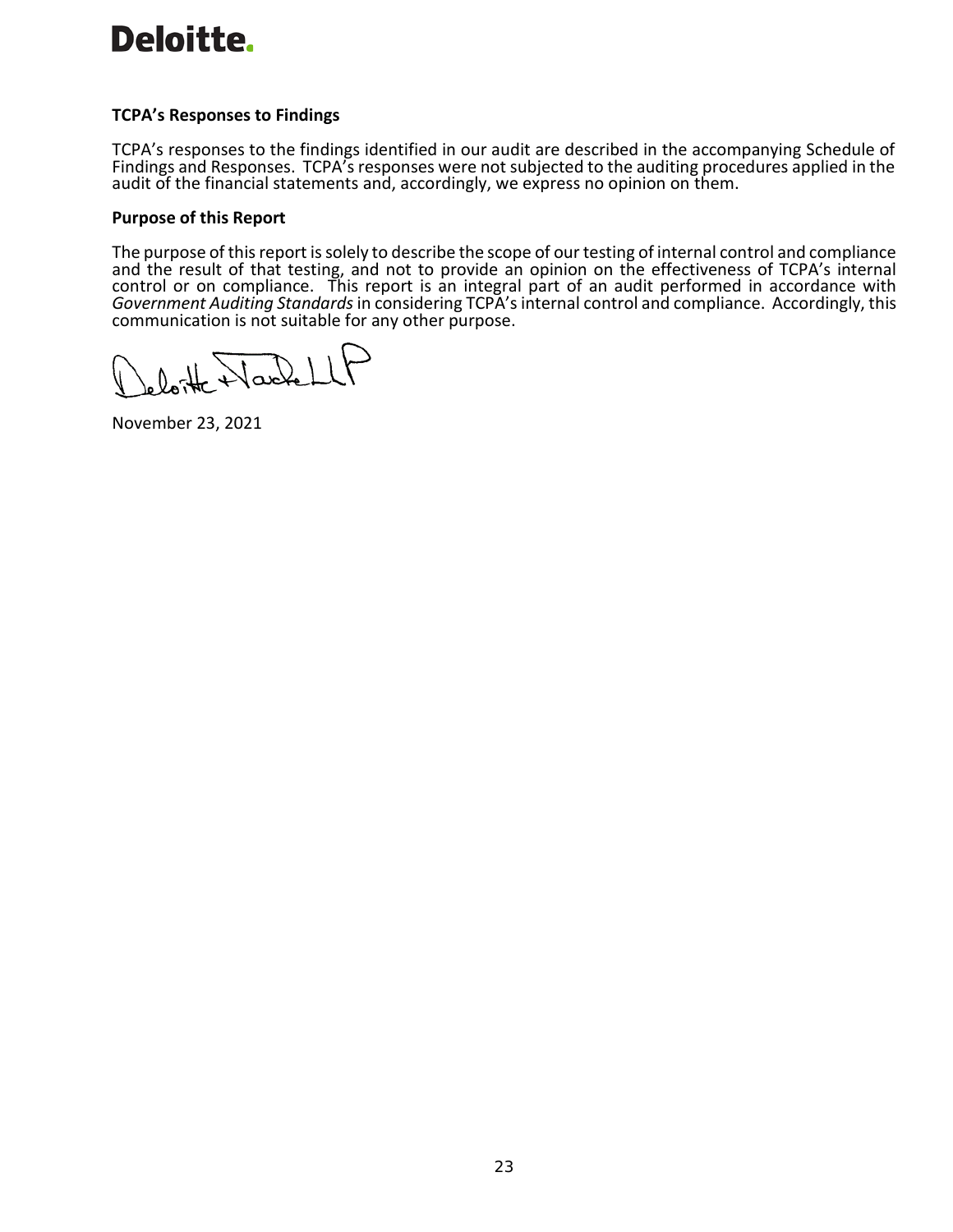Schedule of Findings and Responses Year Ended September 30, 2020

Local Noncompliance

Finding No. 2020-001

Criteria: RepMar's Procurement Code states the following:

- (a) Section 124 unless otherwise authorized by law, all Government contracts shall be awarded by competitive sealed bidding.
- (b) Section 125 Competitive Sealed Bidding
	- a. An invitation for Bids shall be issued and shall include a purchase description and all contractual terms and conditions applicable to the procurement.
	- b. An Invitation for Bids shall be issued and shall include purchase description, and all contractual terms and conditions applicable to the procurement.
	- c. Adequate public notice of the Invitation for Bids shall be given a reasonable time prior to the date set forth therein for the opening of bids, in accordance with regulations promulgated by the Policy Office. Such notice may include publication in a newspaper of general circulation for a reasonable time prior to bid opening.
- (c) Section 127 procurement of goods and services not exceeding \$25,000 may be made in accordance with small purchase procedures promulgated by RepMar's Policy Office. Small purchase procedures are those relatively simple and informal methods for securing services, supplies, or other property that do not cost more than \$25,000. RepMar's Ministry of Finance has previously declared that if small purchase procedures are used, price or rate quotations shall be obtained from an adequate number of qualified sources.
- (d) Section 128 a contract may be awarded for a supply, service, or construction item without competition when it is determined in writing that there is only one source for the required supply, service, or construction item.

Condition: RepMar requires that procurement actions of goods and services provide full and open competition and compliance with this provision should be appropriately documented in the procurement files. For the following items, supporting documentation was inadequate to evidence the procurement process:

| <b>Items Description</b>     | <u>Amount</u> | <b>Remarks</b>                                    |
|------------------------------|---------------|---------------------------------------------------|
| 21600pcs jute bags           |               | $\frac{1}{2}$ \$ 27,000   Suppliers – Copra Bags* |
| 21000pcs jute bags           |               | $$26,250$ Suppliers - Copra Bags**                |
| Engine change for Mill Truck |               | $$1,600$ Automobile expense***                    |

*\* Expired non-selected vendor quotations. No competitive bidding documents were available to support the estimate;*

*\*\* No competitive bidding documents were available to support the estimate.*

*\*\*\* No PO. No RFP was available to support the estimate.*

Required procurement procedures for the above items do not appear to have been followed.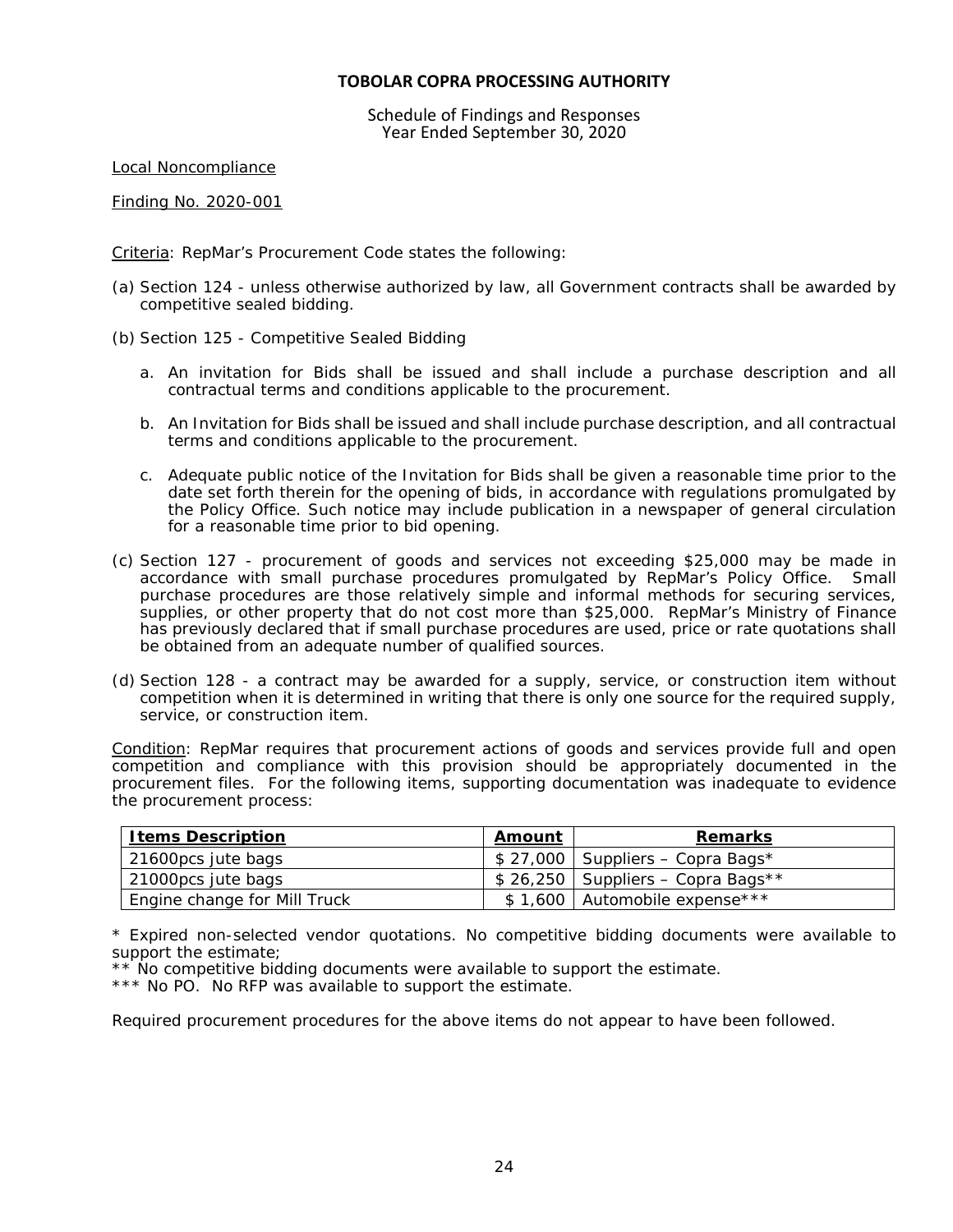Schedule of Findings and Responses, Continued Year Ended September 30, 2020

#### Local Noncompliance, Continued

#### Finding No. 2020-001, Continued

Cause: The cause of the above condition is the lack of adequate internal control policies and procedures requiring documentation of procurement procedures to support compliance with RepMar's Procurement Code.

Effect: The effect of the above condition is potential noncompliance with RepMar's Procurement Code.

Recommendation: We recommend that management establish adequate internal control policies and procedures to conform to RepMar's Procurement Code.

Prior Year Status: The lack of compliance with RepMar's Procurement Code was reported as a finding in the audits of TCPA for fiscal years 2011 through 2019.

Auditee Response and Corrective Action Plan: Management acknowledges the auditor's comments and recommendations. The management reviewed and revised the standard operating procedure to improve and strengthen policy on procurement procedures on goods and services with complete supporting documents specially on re-ordering of supplies, also reestablished documentation, and internal control department.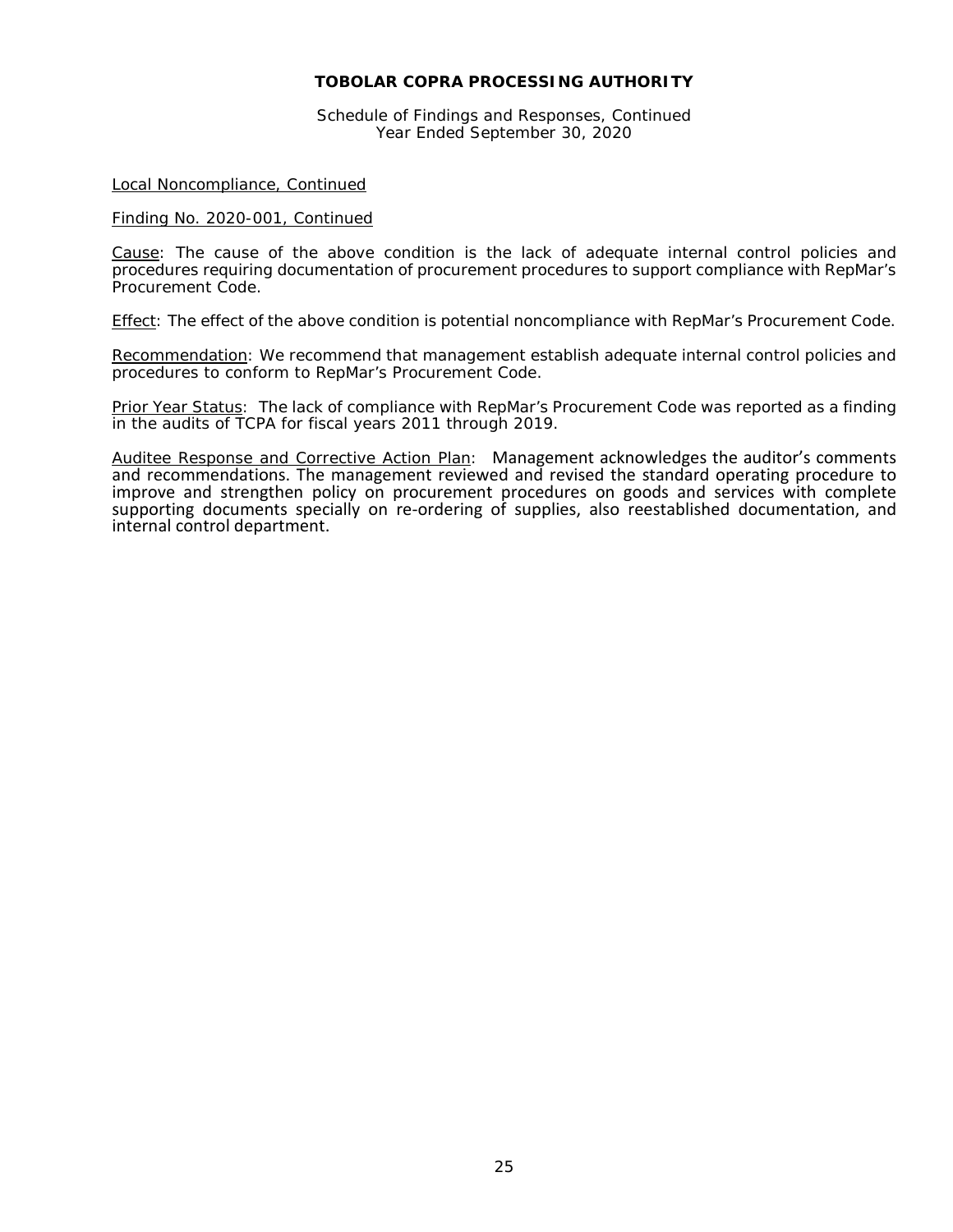Schedule of Findings and Responses, Continued Year Ended September 30, 2020

#### Cost of Goods Sold

#### Finding No. 2020-002

Criteria: Adequate internal control policies and procedures should be established requiring that cost of goods sold be accurately supported, identified, recorded, and paid.

Condition: Of 24 copra advance liquidations tested, 7 indicated cash shortages and overpayments to growers. Cash shortages and overpayments of \$1,164 were charged to the employee suspense receivable account. TCPA's practice is to recoup cash shortages through salary deductions; however, the related employee suspense receivable account  $(A/C \neq 1350)$  of \$14,062 is offset with a corresponding allowance for uncollectible accounts.

Cause: The cause of the above condition is the lack of established policies and procedures that require that cost of goods sold be accurately supported, identified, recorded and paid.

Effect: The effect of the above condition is a possible misstatement of cost of goods sold and an increased risk of fraud or cash theft.

Recommendation: We recommend management establish policies and procedures requiring that all cash returned be deposited within the next banking day and validated deposit slips together with cash receipts be arranged and be kept in file. In addition, management should implement internal control over unreturned cash/cash shortages and ensure policies are applied throughout the process to minimize risk of fraud. Furthermore, we recommend that TCPA require review of the classification of cost of goods sold.

Prior Year Status: The lack of internal control over cost of goods sold was reported as a finding in the audits of TCPA for fiscal years 2014 through 2019.

Auditee Response and Corrective Action Plan: The Management has a continuous effort implementing tighter internal control by closely monitoring every trip, also the management is giving continuous trainings to all custodians to make their report and monitor their cash on hand while still onboard.